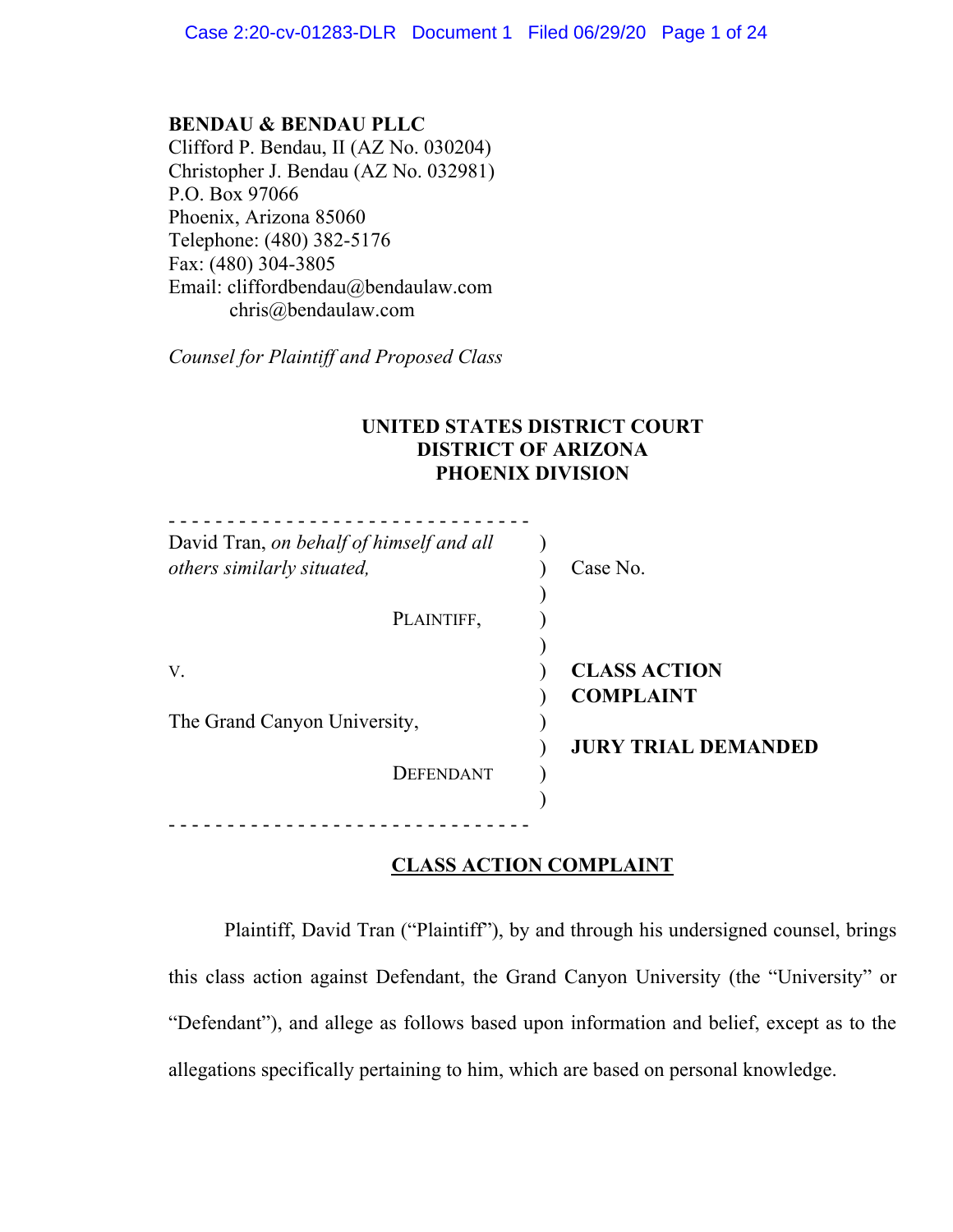#### **NATURE OF THE ACTION**

1. This is a class action lawsuit on behalf of all persons who paid, or will pay, tuition, housing (if living on campus) and/or fees to attend the Grand Canyon University (the "University") for an in-person, hands-on education for the Spring 2020 semester, Summer 2020 semester, and any future semester, and had their course work moved to online learning. Such persons paid all or part of the tuition, housing fees, and mandatory student fees described herein (the "Mandatory Fees").

2. The University has not refunded any amount of the tuition or Mandatory Fees, even though it ceased in-person learning since March 13, 2020. The University has also not refunded any amount of the housing fees for students who were unable to move out by March 25, 2020.

3. Due to the University's response to the Coronavirus Disease 2019 ("COVID-19") pandemic, by mid-March, the University ceased or severally limited any of the services or facilities that tuition, housing, and Mandatory Fees were intended to cover.

4. The University's failure to provide the services for which tuition and the Mandatory Fees were intended to cover since approximately March 13, 2020, is a breach of the contracts between the University and Plaintiff and the members of the Class, and is unjust.

5. The University only provided prorated refunds to students for housing who vacated their campus housing on or before March 25, 2020. Those students who did not move out of University housing until after March 25 should also be entitled to a prorated refund.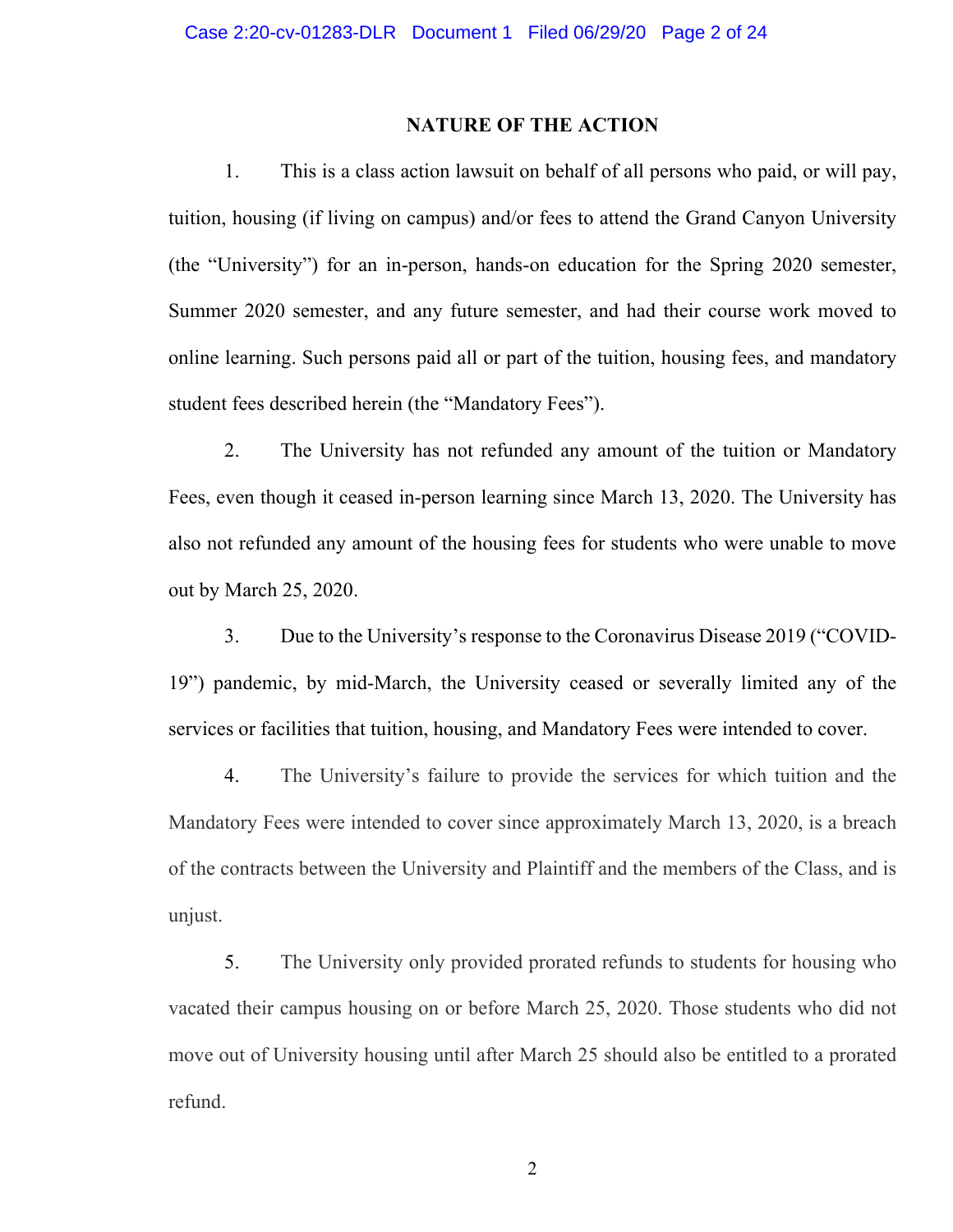#### Case 2:20-cv-01283-DLR Document 1 Filed 06/29/20 Page 3 of 24

6. In short, as to tuition, Plaintiff and the members of the Class have paid tuition for a first-rate education and educational experience, with all the appurtenant benefits offered by a first-rate university, and were provided a materially deficient and insufficient alternative, which alternative constitutes a breach of the contracts entered into by Plaintiff and the Class with the University.

7. As to the Mandatory Fees, Plaintiff and the Class have paid fees for services and facilities which were simply not provided; this failure also constitutes a breach of the contracts entered into by Plaintiff and the Class with the University.

8. Plaintiff seeks, for himself and Class members, the University's disgorgement and return of the pro-rated portion of its tuition and Mandatory Fees proportionate to the amount of time in the semesters when the University switched to online distance learning, and in the case of housing, pro-rated portion of the housing fees proportionate to the amount of time that remained in each housing contract after each student moved out.

#### **PARTIES**

9. Plaintiff David Tran is a resident of Arizona He paid to attend the Spring 2020 semester at the Grand Canyon University as a full-time undergraduate student.

10. Plaintiff paid tuition and the Mandatory Fees for the Spring 2020 semester to enable him to obtain an in-person, on-campus educational experience, and enable him to participate in the activities and to utilize the services covered by the Mandatory Fees that he paid.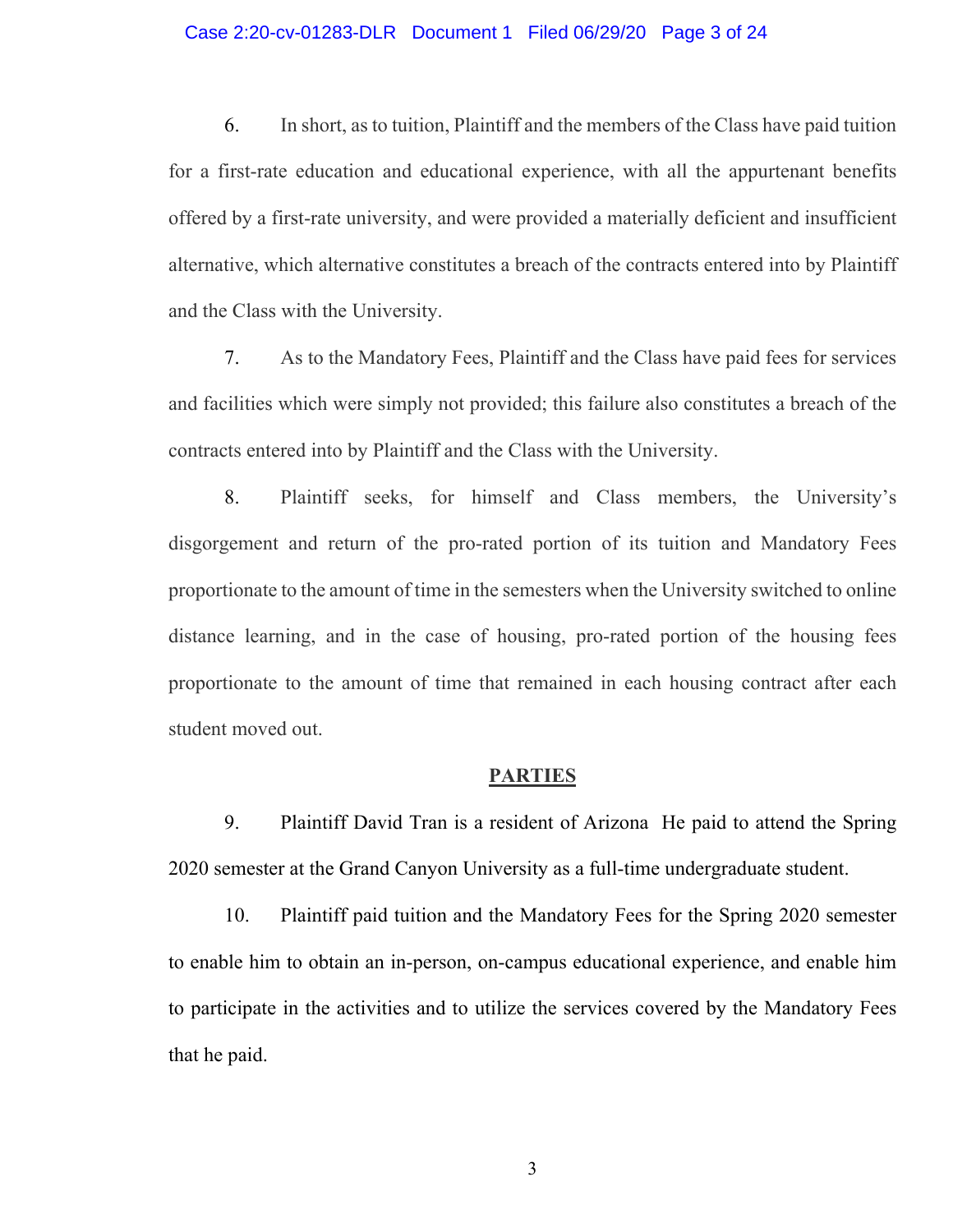11. He has not been provided a pro-rated refund of the tuition or Mandatory Fees even though his in-person classes were discontinued and moved online, and the University's facilities were closed or access was severally limited and events and gatherings were cancelled.

12. Grand Canyon University is a for-profit private Christian university established in 1949.

13. The University offers numerous major fields for undergraduate students, as well as a number of graduate programs. Defendant's undergraduate program includes students from many, if not all, of the states in the country.

14. The University's principal campus is located in Phoenix, Arizona. Defendant is a citizen of Arizona.

#### **JURISDICTION AND VENUE**

15. The Court has jurisdiction over this action pursuant to 28 U.S.C. § 1332(d)(2)(A), as modified by the Class Action Fairness Act of 2005, because at least one member of the Class, as defined below, is a citizen of a different state than Defendant, there are more than 100 members of the Class, and the aggregate amount in controversy exceeds \$5,000,000 exclusive of interests and costs.

16. This Court has personal jurisdiction over Defendant because Defendant maintains its principal place of business in this District.

17. Venue is proper in this Court pursuant to 28 U.S.C. § 1391 because Defendant resides in this District.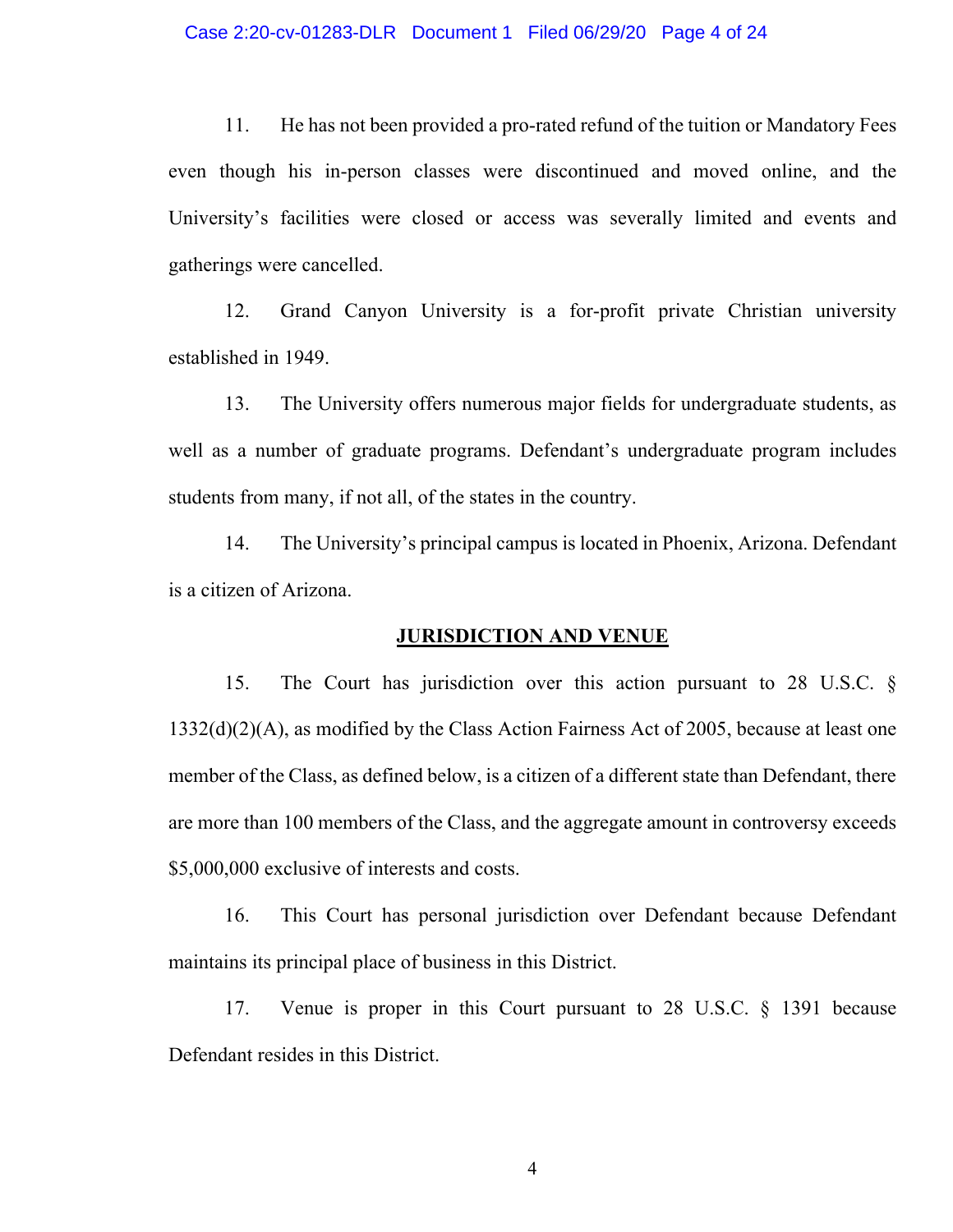# **FACTUAL ALLEGATIONS**.

18. Plaintiff and Class Members paid or will pay to attend the Grand Canyon University, including tuition, housing (if living on campus) and/or the Mandatory Fees.

19. The Spring semester at the University began on or about January 6, 2020, and ended on or around April 22, 2020.<sup>1</sup> The Summer semester at the University began on or about May 4, 2020, and is scheduled to end on or about August 16, 2020.2

20. Tuition costs at the University vary depending upon whether you enrolled for on-campus education, or for online ("non-traditional") education:

**Tuition and Fees** 



21. Tuition costs at the University are as follows:

<sup>1</sup> https://www.gcu.edu/sites/default/files/media/documents/academics/academiccalendar/Academic-Calendar-2019-20.pdf

<sup>2</sup> https://www.gcu.edu/academics/calendar

<sup>3</sup> https://www.gcu.edu/tuition-and-financial-aid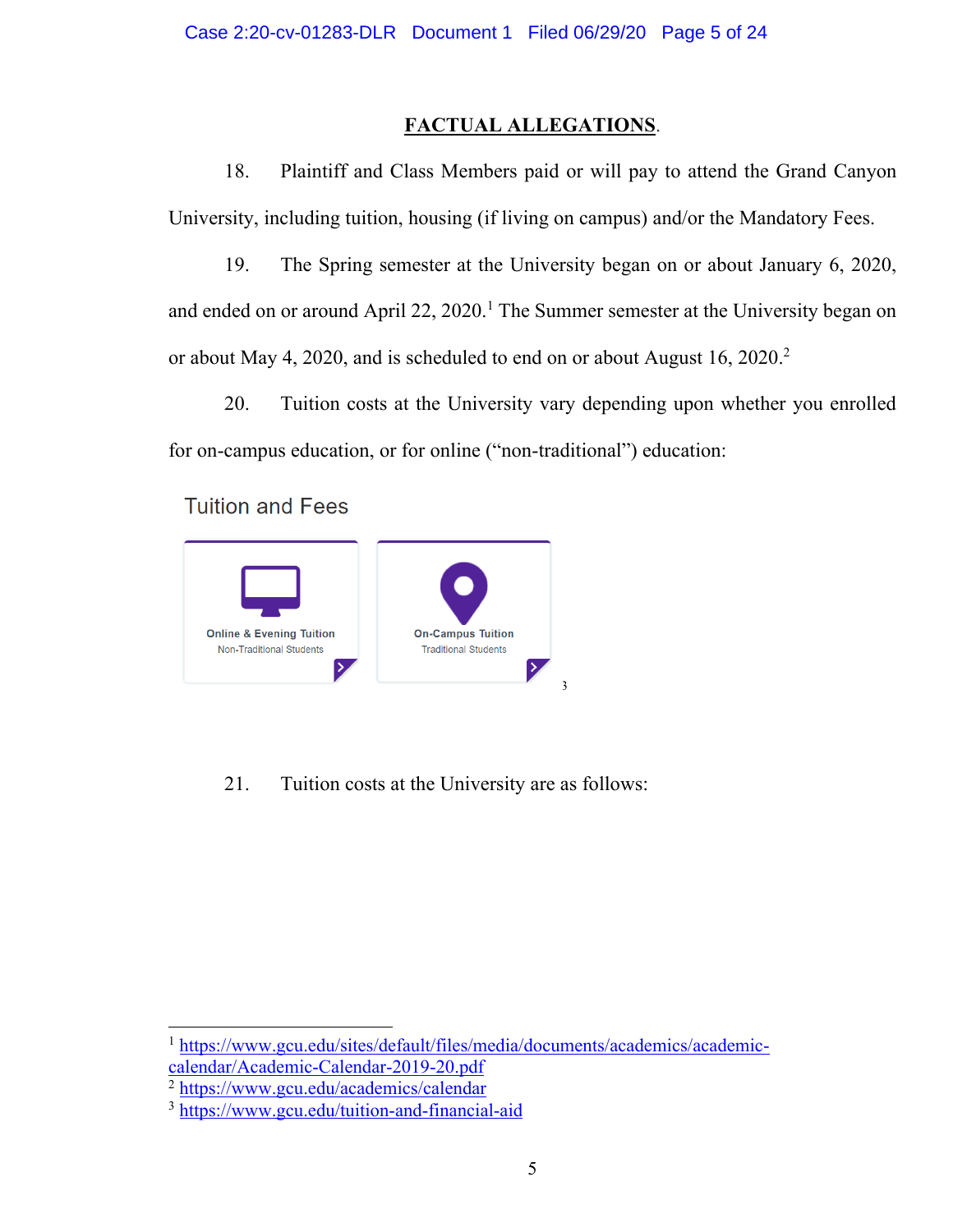# Case 2:20-cv-01283-DLR Document 1 Filed 06/29/20 Page 6 of 24

| <b>Tuition</b>                                                                  | <b>Credits</b>                  | Cost                                              |
|---------------------------------------------------------------------------------|---------------------------------|---------------------------------------------------|
| <b>Traditional Undergraduate</b>                                                | $1 - 11$                        | \$687.50 per credit                               |
| <b>Traditional Undergraduate</b>                                                | $12 - 18$<br>(Block Tuition)    | \$8,250 per semester                              |
| <b>Traditional Undergraduate</b>                                                | $19+$<br>(Semester Rate<br>$+)$ | $$8,250 + $687.50$ per<br>credit above 18 credits |
| Summer Traditional Undergraduate Rate<br>(except pre-licensure nursing cohorts) |                                 | \$310 per credit                                  |
| ABSN Programs (Tucson and Sun City)                                             |                                 | \$850 per credit                                  |

22. Tuition costs for the "non-traditional" online education is significantly less

4

than the in-person tuition, and is as follows:

| <b>Undergraduate Tuition</b>                                                           | Cost             |
|----------------------------------------------------------------------------------------|------------------|
| <b>Education and Science Programs</b>                                                  | \$440 per credit |
| <b>Theology Programs</b>                                                               | \$395 per credit |
| <b>IT Programs</b>                                                                     | \$470 per credit |
| <b>Online and Professional Studies</b><br>(all programs other than those listed above) | \$470 per credit |
| <b>Active Duty and Active Reserve</b><br>(Online and Professional Studies)             | \$250 per credit |
| <b>ABSN Pre-Requisites Courses</b>                                                     | \$425 per credit |

<sup>4</sup> https://www.gcu.edu/tuition/on-campus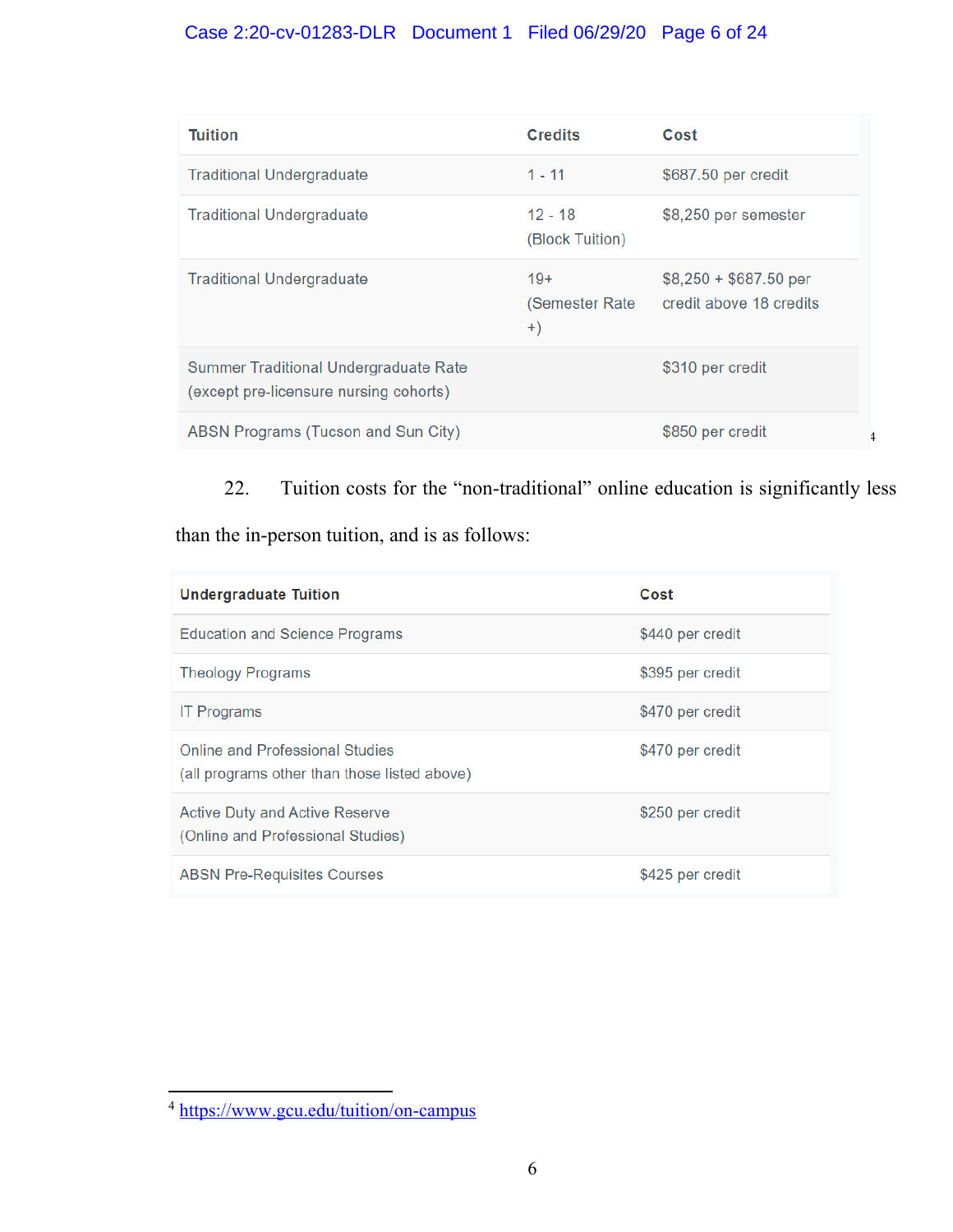# Case 2:20-cv-01283-DLR Document 1 Filed 06/29/20 Page 7 of 24

| <b>Graduate Tuition</b>                                                                 | Cost                  |  |
|-----------------------------------------------------------------------------------------|-----------------------|--|
| <b>Education Programs</b>                                                               | \$565 per credit      |  |
| <b>MDiv Programs</b>                                                                    | \$365 per credit      |  |
| <b>IT Programs</b>                                                                      | \$550 per credit      |  |
| <b>Business Programs</b>                                                                | \$615 per credit      |  |
| <b>Nursing Programs</b>                                                                 | \$550 per credit      |  |
| <b>Advanced Practice Nursing Programs</b>                                               | \$695 per credit      |  |
| <b>Online and Professional Studies</b><br>(all programs other than those listed above)  | \$550 per credit      |  |
| <b>Active Duty and Active Reserve</b><br>(Online and Professional Studies)              | \$400 per credit      |  |
| <b>Doctoral Programs</b><br>(includes dissertation courses 966-970)                     | \$695 per credit      |  |
| Doctoral Programs - Active Duty and Active Reserve<br>(Online and Professional Studies) | \$617.50 per credit   |  |
|                                                                                         |                       |  |
| <b>Continuing Education (CTE) Tuition</b>                                               | Cost                  |  |
| Online                                                                                  | \$150 per credit<br>5 |  |

23. Housing costs at the University vary depending upon which room style chosen, but range from approximately \$1,925 to \$3,300.6

24. The Mandatory Fees charged by the University comprise of a mix of the following:

<sup>&</sup>lt;sup>5</sup> https://www.gcu.edu/tuition/online-evening

<sup>6</sup> https://www.gcu.edu/tuition/housing-meal-costs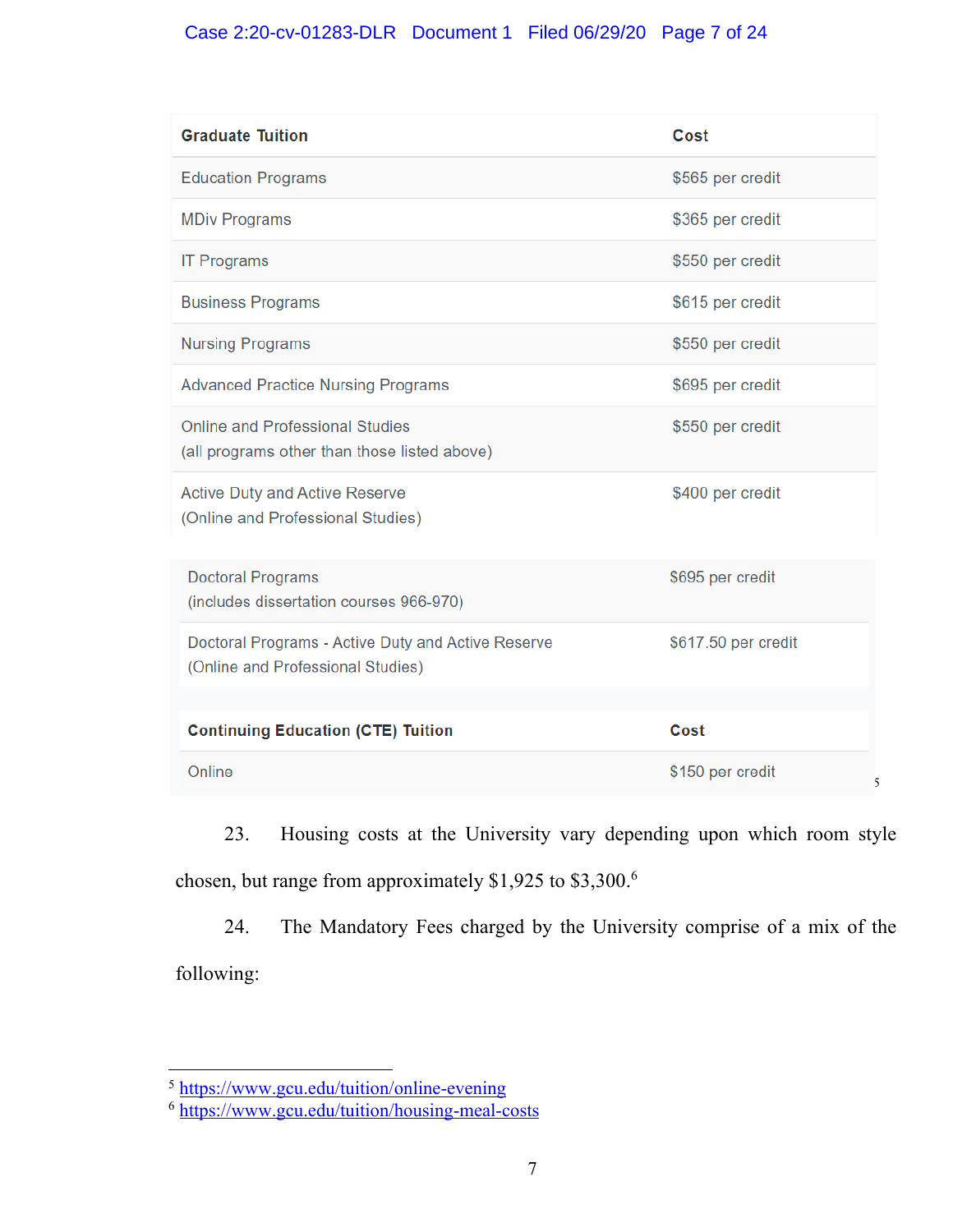# Case 2:20-cv-01283-DLR Document 1 Filed 06/29/20 Page 8 of 24

| Fee                                               | <b>Details</b>                                                                                   | Cost    |                        |
|---------------------------------------------------|--------------------------------------------------------------------------------------------------|---------|------------------------|
| <b>Canyon Connect</b>                             | Undergraduate courses                                                                            |         | \$105 per class        |
| <b>Registration Deposit</b>                       | Non-refundable                                                                                   | \$50    |                        |
| <b>Student Activity Fee</b>                       | Traditional campus students excluding<br>students accepted into Pre-Licensure<br>nursing program |         | \$300 per semester     |
| <b>Student Parking Fee</b>                        |                                                                                                  | on lot  | \$50 - \$150 depending |
| <b>Housing Application Fee</b>                    | Traditional undergraduate campus<br>students and non-refundable                                  | \$250   |                        |
| <b>Housing Prepayment</b>                         | Returning residents only and non-<br>refundable                                                  | \$200   |                        |
| <b>Returned Check Fee</b>                         | All returned checks                                                                              | \$25    |                        |
| <b>Health Insurance</b>                           |                                                                                                  | \$2,239 |                        |
| <b>Transcript Fee</b>                             |                                                                                                  | \$8     |                        |
| <b>Graduation Fee</b>                             |                                                                                                  |         | \$150                  |
| <b>Health Fee</b>                                 |                                                                                                  |         | \$80 per semester      |
| <b>Health Center Visit Fee</b>                    |                                                                                                  |         | \$25                   |
| Student Initiated**<br><b>Schedule Change Fee</b> | (Two weeks prior to semester start -<br>Continuing students only)                                |         | \$25                   |
| Student Initiated**<br>Schedule Change Fee        | (After the semester start - All students)                                                        |         | \$50                   |
| Late Payment Fee                                  |                                                                                                  |         | \$25                   |
| <b>Global Studies Portfolio</b><br>Fee            |                                                                                                  |         | \$90                   |
| <b>Hospitality Management</b><br>Premium          |                                                                                                  |         | \$100 per semester     |
| <b>Golf Management</b><br>Premium                 |                                                                                                  |         | \$500 per semester     |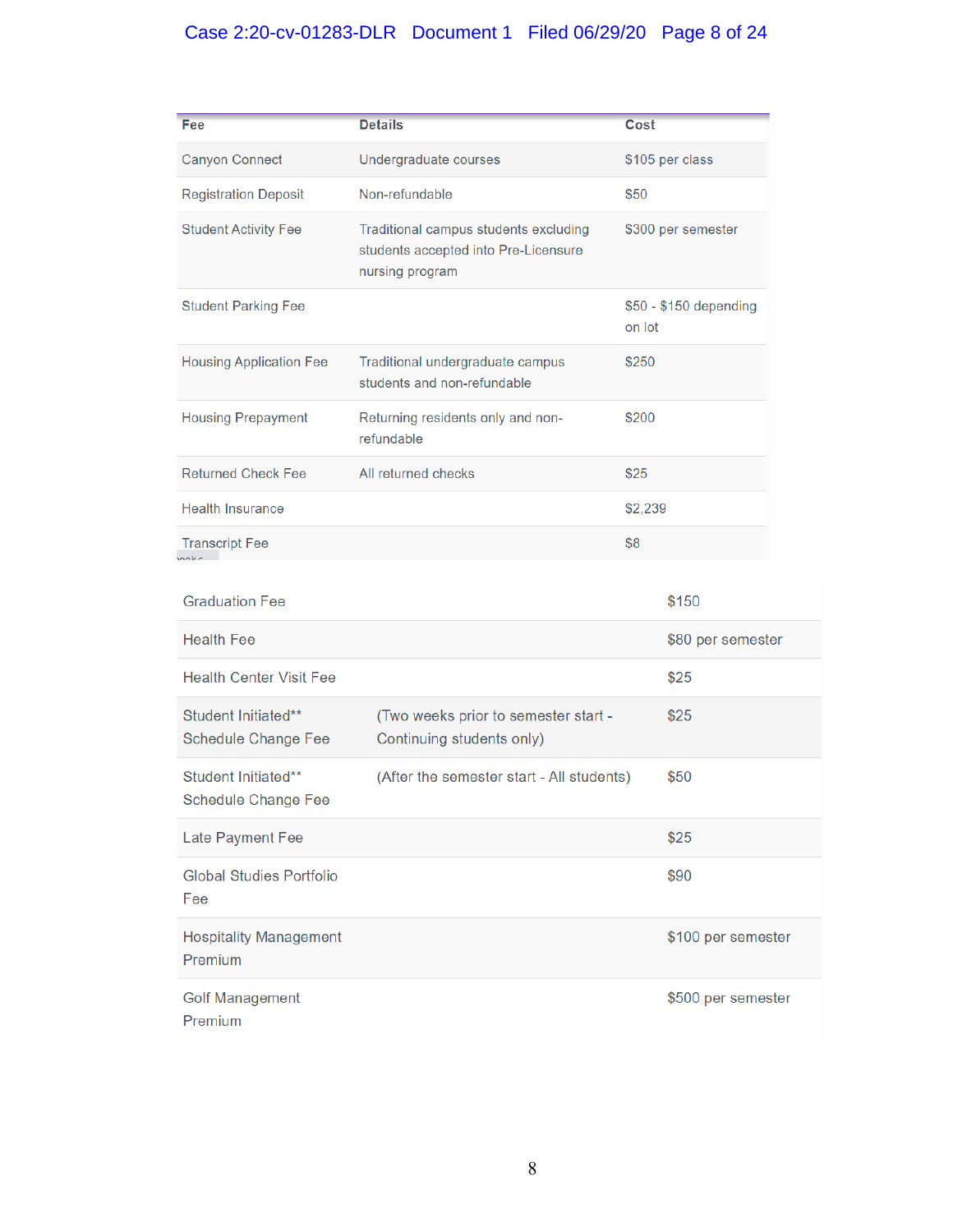# Case 2:20-cv-01283-DLR Document 1 Filed 06/29/20 Page 9 of 24

| Computer Science,<br>Computer Programming,<br>Engineering and<br><b>Information Technology</b><br><b>Program Premiums</b> |                                                       | \$900 per semester                                       |
|---------------------------------------------------------------------------------------------------------------------------|-------------------------------------------------------|----------------------------------------------------------|
| (effective summer 2019)                                                                                                   | Nursing Program Premium Pre-Licensure nursing program | \$2,000                                                  |
| <b>Worship Arts Premium</b>                                                                                               | Includes minors                                       | \$250 per semester                                       |
| <b>Special Course Fees</b>                                                                                                |                                                       | <b>Refer to the University</b><br><b>Policy Handbook</b> |

25. Plaintiff and the members of the Class paid all or part of the applicable tuition for the benefit of on-campus live interactive instruction and an on campus educational experience throughout each semester.

26. Members of the Class paid housing for the benefit of on-campus university housing throughout each semester.

27. Plaintiff and the members of the Class paid the Mandatory Fees for each semester so that they could benefit from on-campus activities, events, clubs, organizations, health and wellness, recreational facilities, amongst other on-campus in-person benefits.

28. The University has retained the value of the tuition, housing (if living on campus) and Mandatory Fees, while failing to provide the services for which they were paid.

29. Members of the Class have demanded the return of the prorated portion of tuition, housing, and Mandatory Fees, and have taken to an online petition to demand the

<sup>7</sup> https://www.gcu.edu/tuition/other-fees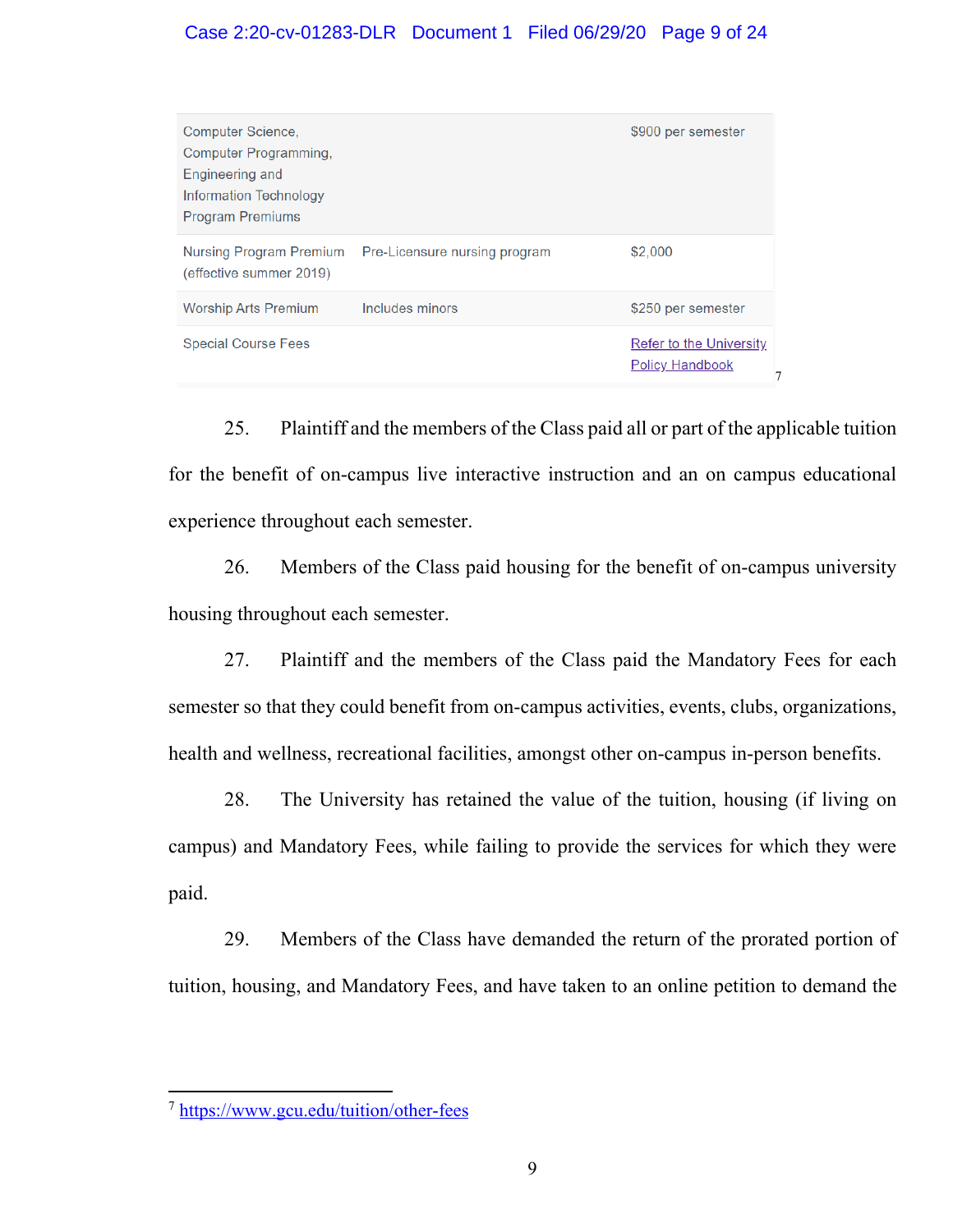same.<sup>8</sup> As one alumni puts it, "[a]s an Alumni of GCU I am appalled by the way GCU has taken advantage of these students. It is shameful."<sup>9</sup>

30. Despite the demand from members of the Class, the University has not provided any refund of the tuition and Mandatory Fees, and continues to retain the monies paid by Plaintiff and the Class. As to housing, the University has only provided refunds to those students who moved out by March 25, 2020.

# *In Response to COVID-19, the University Closed Campus, Preventing Access to its Facilities and Services, and Cancelled All In-Person Classes*

31. In response to the COVID-19 pandemic, the University created a new section for its website to post news alerts and updates, and to answer frequently asked questions.<sup>10</sup>

32. On March 12, 2020, the University announced that March 13 would be the last day for in person classes, and starting after Spring Break, on March 23, all classes would resume in a remote online format only.<sup>11</sup>

33. The March 12 announcement also suspended athletics, clubs, intramurals and certain events and performances. The University further advised that all students should return home and out of University housing.<sup>12</sup>

<sup>8</sup> https://www.change.org/p/grand-canyon-university-refund-grand-canyon-university-studentsthe-unfulfilled-cost-of-room-board.

 $9$   $Id$ .

<sup>10</sup> https://www.gcu.edu/coronavirus-disease-2019-information

<sup>11</sup> https://www.gcu.edu/sites/default/files/2020-03/march12.pdf

<sup>12</sup> *Id.*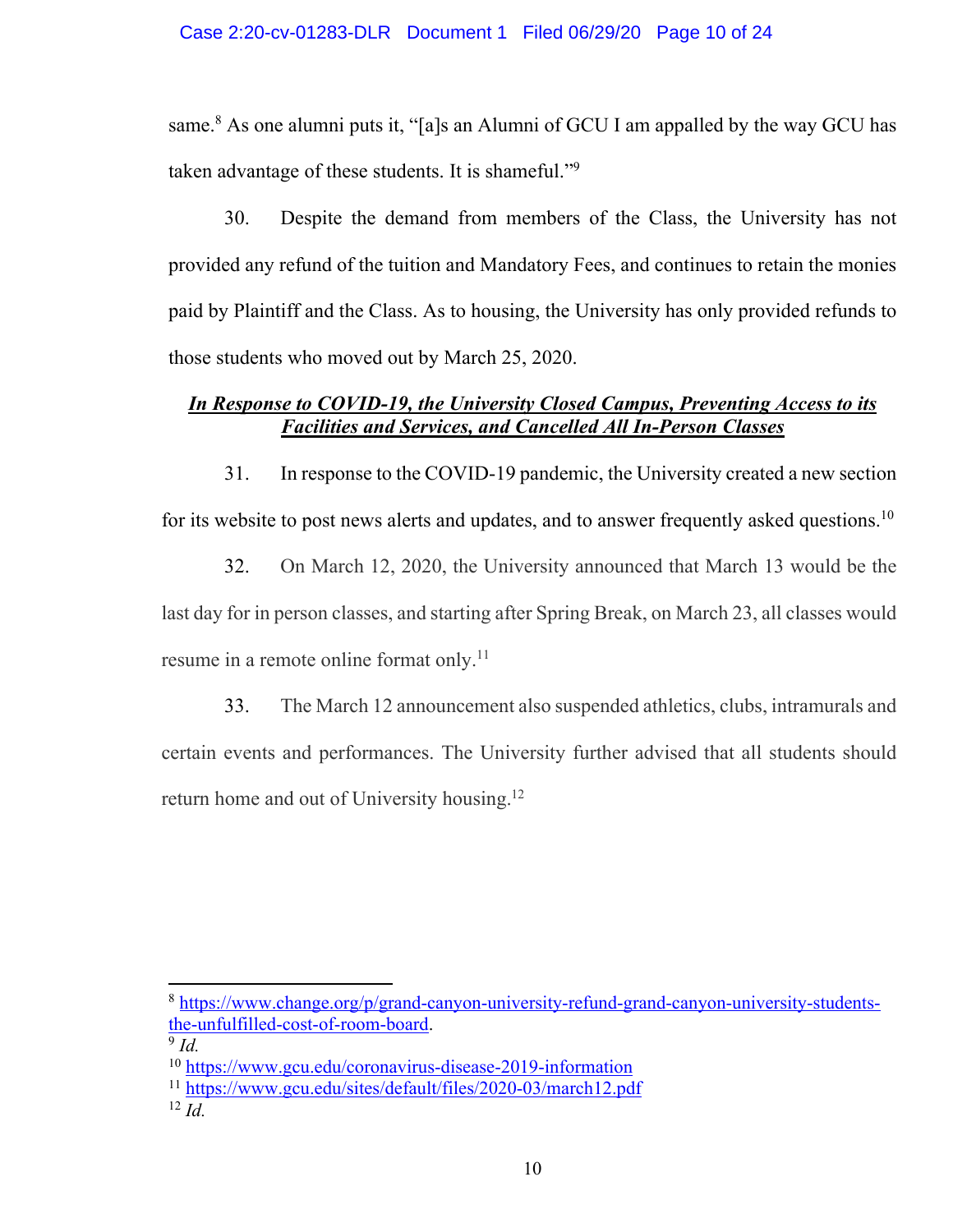34. On March 17, 2020, the University announced that it was cancelling all group

gatherings of more than ten (10) people, was closing facilities such as lounges and fitness centers, and would transition to take-out only for its dining halls.<sup>13</sup>

35. On March 18, 2020, the University again advised students to return home and stay out of University housing. The University made similar announcements again on March 20, and March 21, stating:

We are asking all students -- other than international students who can not travel to their home countries and students who have special circumstances -- to leave campus as soon as possible. 14

36. In tacit acknowledgment that services can no longer be offered as contracted for, the University stated:

It would be difficult to provide the necessary services and protect large numbers of students living on our campus in such a scenario. As such, we find it necessary to further reduce the density of people on campus in order to keep students, faculty and staff as safe as possible as we transition to an online learning environment for our ground campus during final four weeks of the semester. 15

37. On March 23, 2020, the University announced that students would receive

refunds for their housing contracts only if they moved out on or prior to March 25, 2020.<sup>16</sup>

38. On March 27, 2020, the University extended remote online learning through

the Summer 2020 semester. $17$ 

<sup>13</sup> https://www.gcu.edu/sites/default/files/2020-03/march17.pdf

<sup>14</sup> https://www.gcu.edu/sites/default/files/media/documents/march-21.pdf

<sup>15</sup> *Id.*

<sup>16</sup> https://www.gcu.edu/sites/default/files/media/documents/gcu-spring2020-housing-creditpolicy.pdf

<sup>17</sup> https://www.gcu.edu/sites/default/files/media/documents/march-27.pdf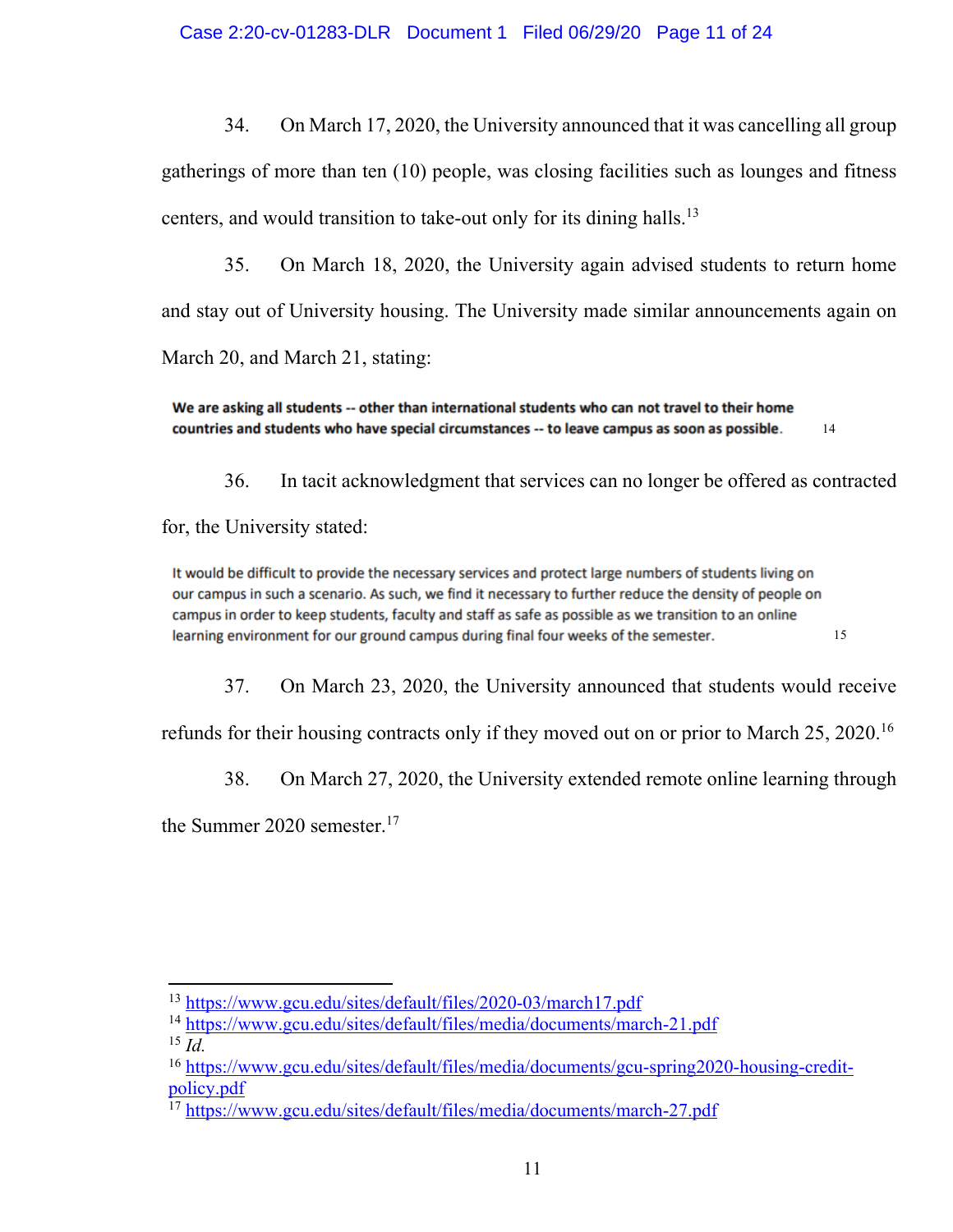39. The University has not held any in-person classes since March 13, 2020. Classes that have continued since that time have only been offered in a remote online format with no in-person instruction or interaction.

# *The University's Online Courses Are Subpar to In-Person Instruction, For Which Plaintiff and the Class Members Contracted with the University to Receive by Paying Tuition and Fees*

40. Students attending the University did not choose to attend an online institution of higher learning, but instead chose to enroll in the University's in-person educational program.

41. When applying to the University, students had the opportunity to choose the University's online program at a significantly lower cost, but instead applied for, was accepted to, and paid higher rates for, the in-person education on campus:

How would you like to attend?



42. On its website, the University repeatedly refers to the education as an "On-Campus Degree Program," and markets its on-campus experience as a benefit of enrollment by stating:

<sup>18</sup> https://www.gcu.edu/admissions/requirements/undergraduate-admissions.php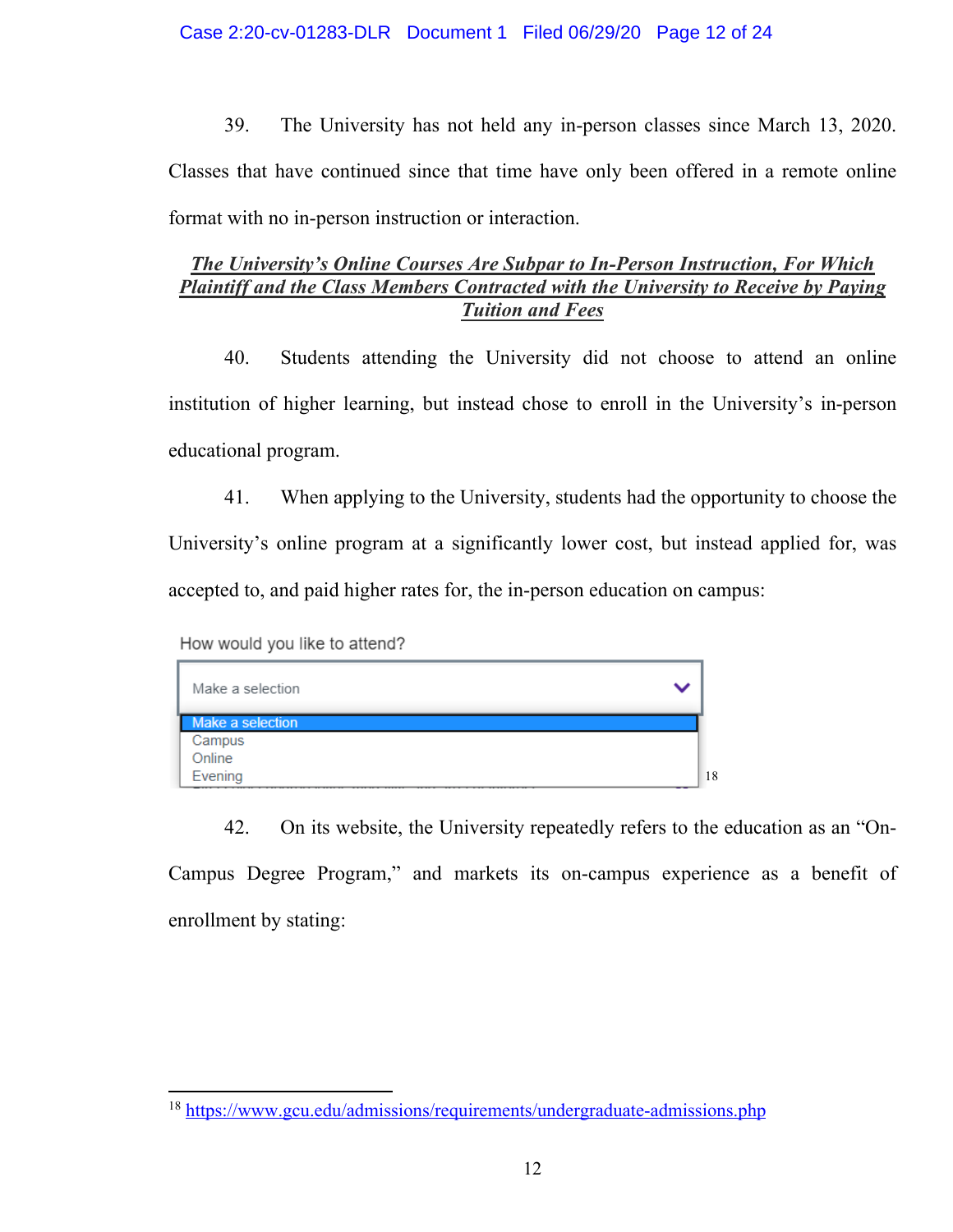# About GCU's On-Campus Degrees

Find your purpose with an on-campus degree at GCU. Join a collaborative community of students as your work together toward earning your degree. At GCU, you will experience an environment of growth, academic excellence, support, and enthusiasm. Our campus stretche 250 plus acres and is equipped with 19 housing options, a 135,000-square-foot recreational activity center, and over 25 dining options. Participate in the richness of GCU's campus life through one of our bachelor's campus degrees. To learn more about life at GCU, view our Campus Experience page.

19

Grand Canyon University's (GCU) main campus is truly an oasis in the heart of Phoenix. With new classroom buildings, popular dining options, sparkling swimming pools, state-of-the-art athletic facilities and so much more, the GCU campus is the perfect place to call home for the next four years. With GCU's four-credit courses and fast-track options, you can also graduate faster, allowing you to enter the workforce soon - and with less debt.

20

43. The online learning options being offered to the University's students are sub-par in practically every aspect as compared to what the educational experience afforded Plaintiff and the members of the Class once was. During the online portion of the semesters, the University offered some classes through Zoom or through pre-recorded lectures for students to watch on their own. Therefore, there was a significant lack of classroom interaction among teachers and students, and among individual students that is instrumental in interpersonal skill development.

<sup>19</sup> https://www.gcu.edu/degree-programs/on-campus-degrees

<sup>20</sup> https://www.gcu.edu/why-gcu/campus-life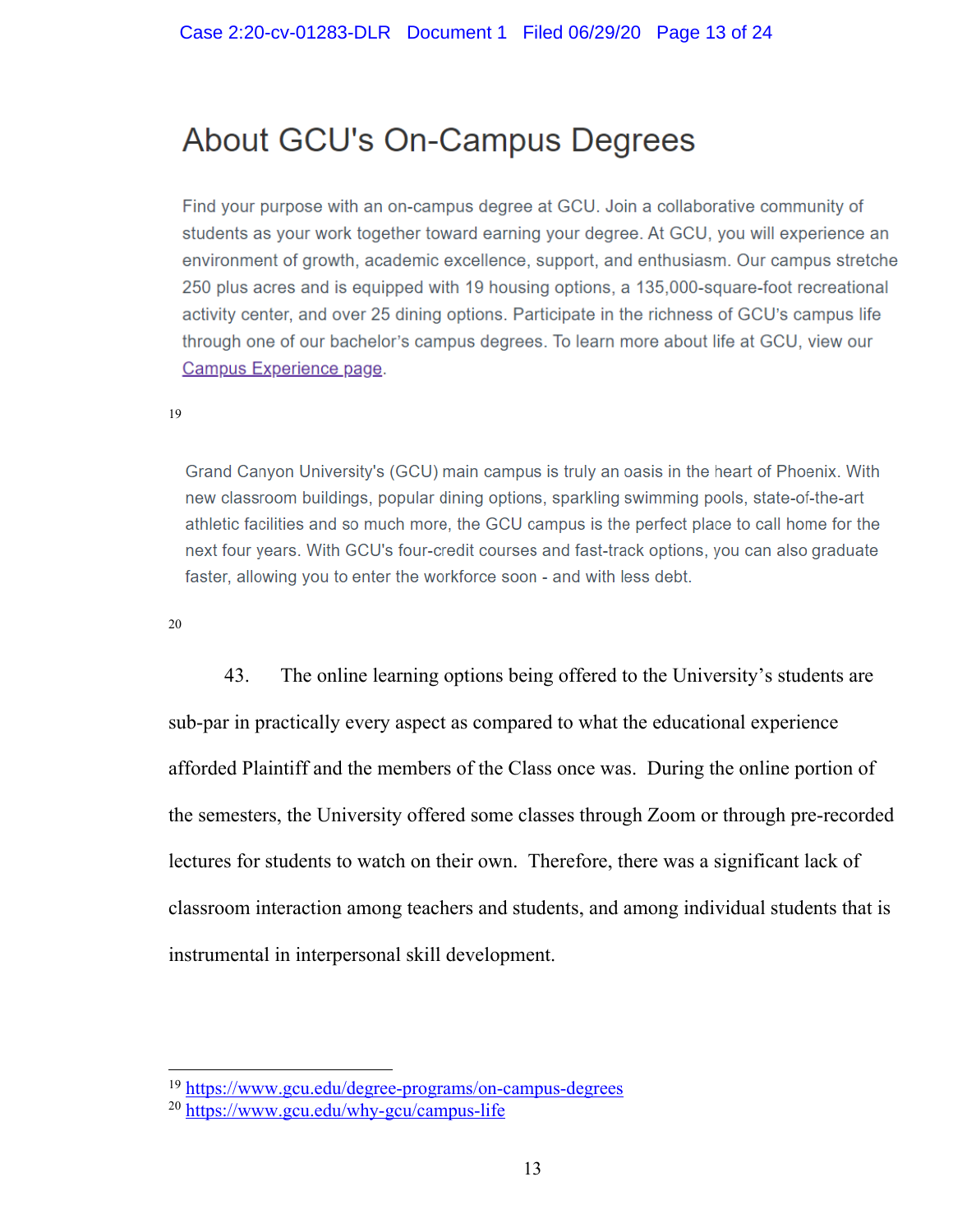44. The online formats being used by the University do not require memorization or the development of strong study skills given the absence of any possibility of being called on in class and the ability to consult books and other materials when taking exams.

45. Students have been deprived of the opportunity for collaborative learning and in-person dialogue, feedback, and critique.

46. Access to facilities such as class rooms, libraries, laboratories, computer labs, and study rooms, are also integral to a college education, and access to the myriad activities offered by campus life fosters social development and independence, and networking for future careers, all substantial and materials parts of the basis upon which the University can charge the tuition it charges, are not being provided.

47. The University has not made any refund of any portion of the tuition Plaintiff and the members of the Class paid for the semesters during the period it moved to subpar on-line distance learning.

48. Nor has the University refunded any portion of the Mandatory Fees it collected from Plaintiff and the members of the Class for the semesters even though it limited access to or ceased the services and facilities for which the Mandatory Fees were intended to pay.

49. There are also members of the Class who were not able to move out prior to March 25, 2020, who should be entitled to a pro-rated portion of housing fees after moving out.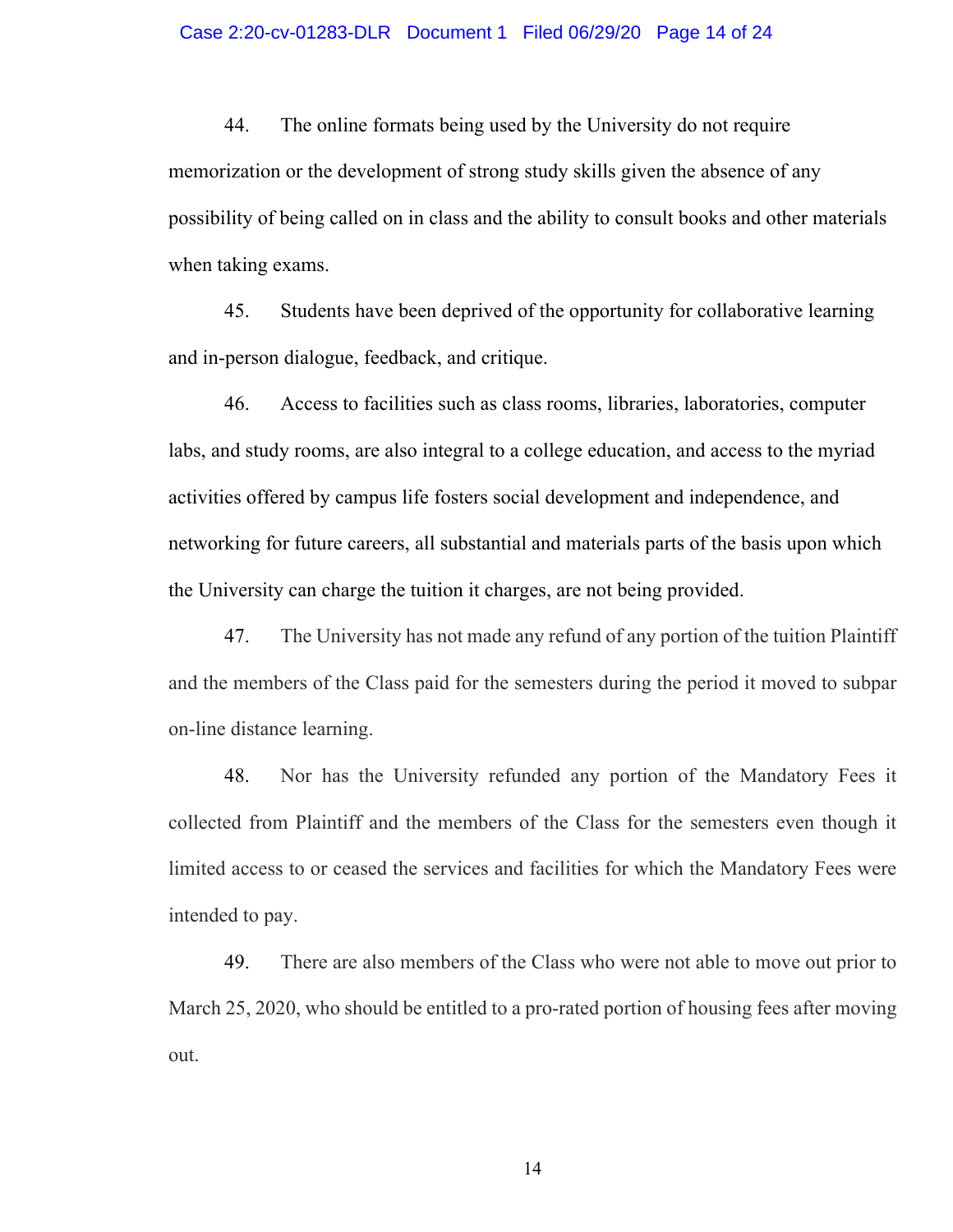50. Plaintiff and the Class members are therefore entitled to a pro-rated refund

of the tuition and Mandatory Fees they paid for the semesters after classes moved from in-person to online and facilities were closed or severally limited, and a pro-rated refund of housing for any students who were unable to move out prior to March 25, 2020.

# **CLASS ACTION ALLEGATIONS**

51. Plaintiff brings this case individually and, pursuant to Rule 23 of the Federal Rules of Civil Procedure, on behalf of the class defined as:

All persons who paid tuition, housing (for those living on campus), and/or the Mandatory Fees for a student to attend in-person class(es) during the Spring 2020 semester, Summer 2020 semester, and any future semesters at the Grand Canyon University but had their class(es) moved to online learning (the "Class").

52. Excluded from the Class is Defendant, its subsidiaries and affiliates, its officers, directors and members of their immediate families and any entity in which Defendant has a controlling interest, the legal representative, heirs, successors or assigns of any such excluded party, the judicial officer(s) to whom this action is assigned, and the members of their immediate families.

53. Plaintiff reserves the right to modify or amend the definition of the proposed

Class if necessary before this Court determines whether certification is appropriate.

54. This action has been brought and may properly be maintained on behalf of the Class proposed herein under the criteria of Rule 23 of the Federal Rules of Civil Procedure.

55. The requirements of Rule  $23(a)(1)$  have been met. The Class is so numerous that joinder of all members is impracticable. Although the precise number of Class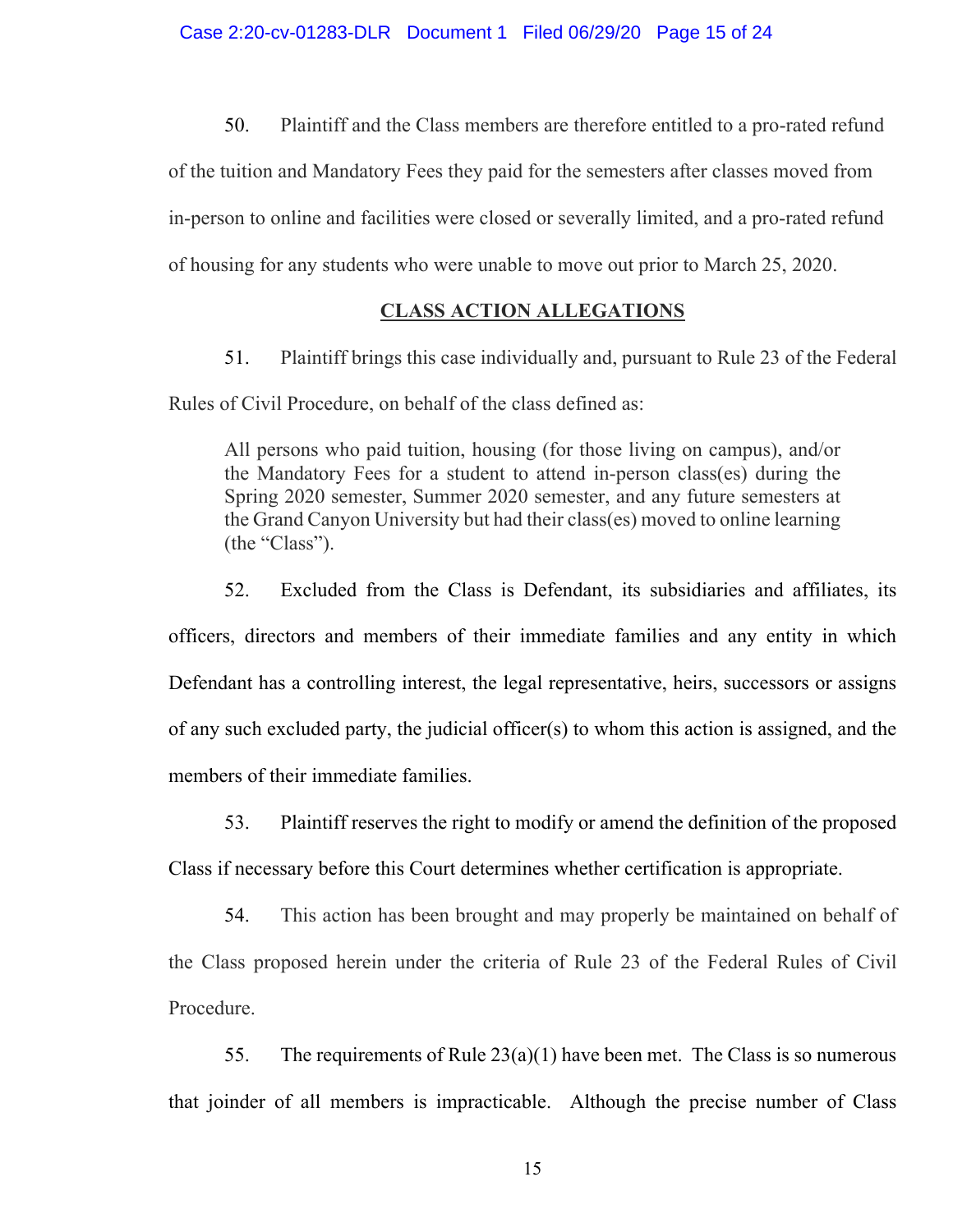#### Case 2:20-cv-01283-DLR Document 1 Filed 06/29/20 Page 16 of 24

members is unknown to Plaintiff, the University is reported as having more than 22,000 students enrolled for the 2019-2020 academic year.<sup>21</sup> The number of students enrolled in the Summer semester and any future semester is unknown to Plaintiff. The identity of all such students is known to the Defendant and can be identified through the University's records. Class members may be notified of the pendency of this action by recognized, Court-approved notice dissemination methods, which may include U.S. Mail, electronic mail, Internet postings, and/or published notice.

56. The requirements of Rule  $23(a)(2)$  have been met. There are questions of law and fact common to the members of the Class including, without limitation:

- a. Whether the University accepted money from Plaintiff and the Class members in exchange for the promise to provide an in-person and on-campus live education, housing, as well as access to certain facilities and services throughout each respective semester;
- b. Whether Defendant breached its contracts with Plaintiff and the members of the Class by failing to provide them with an in-person and on-campus live education after March 13, 2020;
- c. Whether Defendant breached its contracts with Plaintiff and the members of the Class by failing to issue pro rata refunds of fees paid for University housing for students who could not vacate prior to March 25, 2020;

<sup>&</sup>lt;sup>21</sup> https://www.prnewswire.com/news-releases/another-record-year-in-store-at-grand-canyonuniversity-300903234.html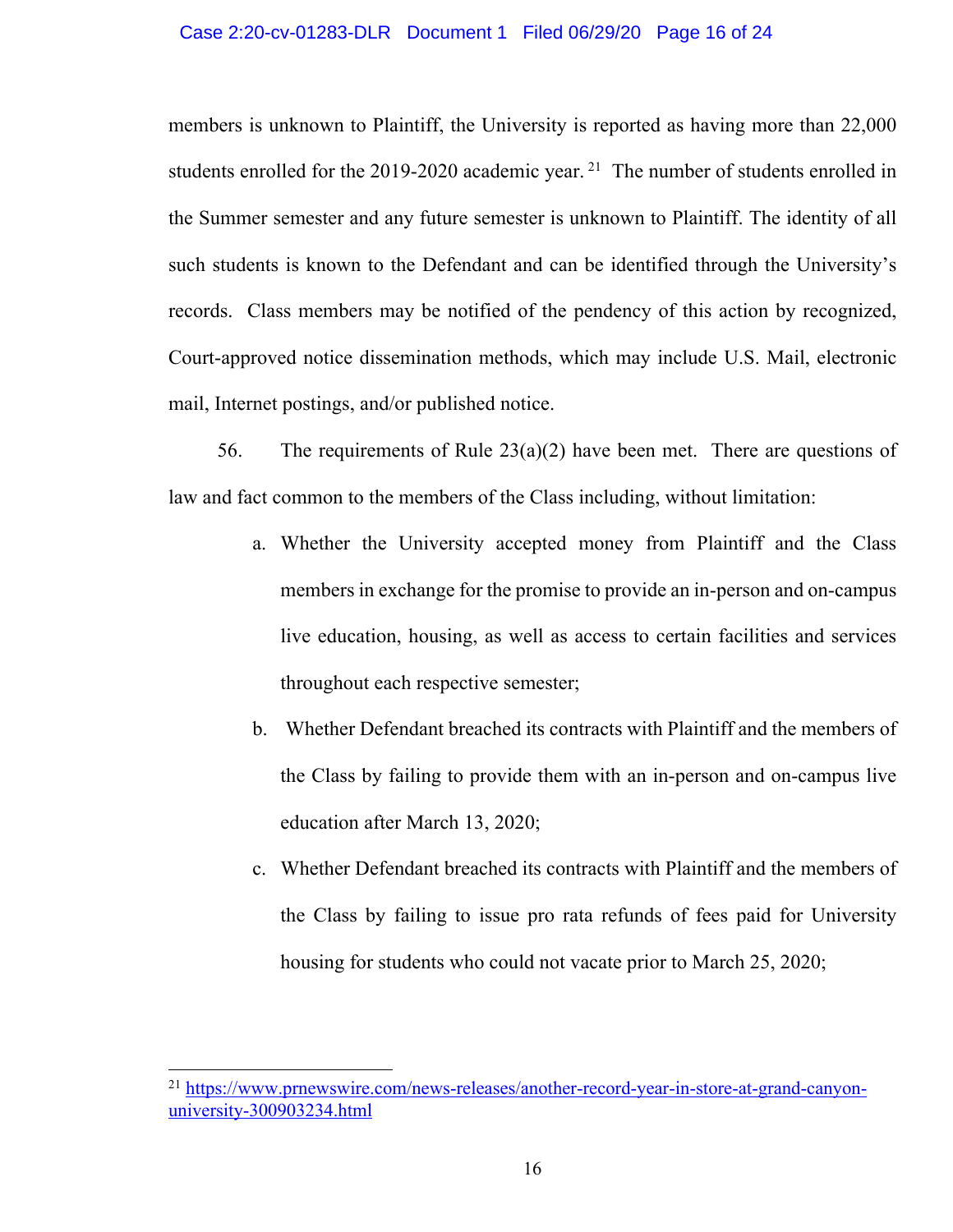- d. Whether Defendant breached its contracts with Plaintiff and the members of the Class by failing to provide the services and facilities to which the Mandatory Fees pertained after mid-March 2020;
- e. Whether Defendant is unjustly enriched by retaining a portion of the tuition, housing, and Mandatory Fees during the period of time the University has been closed, and Plaintiff and the members of the Class have been denied an in-person and on-campus live education, housing, and access and the services and facilities for which the Mandatory Fees were paid;
- f. Whether Defendant intentionally interfered with the rights of the Plaintiff and the Class when it moved all in-person classes to a remote online format, cancelled all on-campus events, strongly encouraged students to stay away from campus, and discontinued services for which the tuition, housing, and Mandatory Fees were intended to pay, all while retaining the tuition, housing fees, and Mandatory Fees paid by Plaintiff and the Class; and
- g. The amount of damages and other relief to be awarded to Plaintiff and the Class members.

57. The requirements of Rule  $23(a)(3)$  have been met. Plaintiff's claims are typical of the claims of the members of the Class because Plaintiff and the other Class members each contracted with Defendant for it to provide an in-person and on-campus live education for the tuition they paid, housing, and access to the services and facilities for the Mandatory Fees that they paid, that the University stopped providing in mid-March.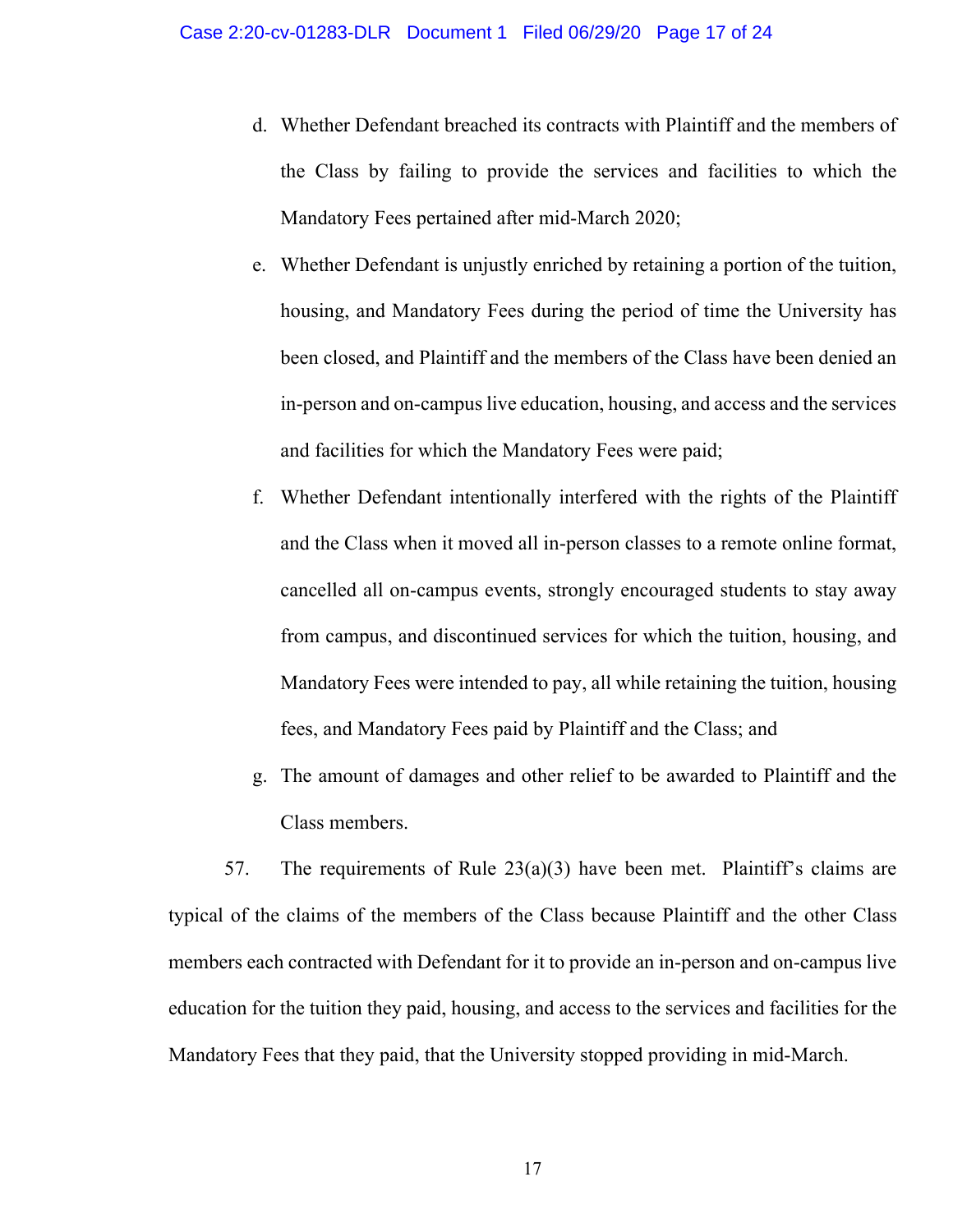#### Case 2:20-cv-01283-DLR Document 1 Filed 06/29/20 Page 18 of 24

58. The requirements of Rule  $23(a)(4)$  have been met. Plaintiff is an adequate class representative because his interests do not conflict with the interests of the other Class members who he seeks to represent, Plaintiff has retained competent counsel who are experienced in complex class action litigation, and Plaintiff intends to prosecute this action vigorously. Class members' interests will be fairly and adequately protected by Plaintiff and his counsel.

59. Class certification of Plaintiff's claims is also appropriate pursuant to Rule  $23(b)(3)$  because the above questions of law and fact that are common to the Class predominate over questions affecting only individual members of the Class, and because a class action is superior to other available methods for the fair and efficient adjudication of this litigation. The damages or financial detriment suffered by individual Class members are relatively small compared to the burden and expense of individual litigation of their claims against the University. It would, thus, be virtually impossible for the Class, on an individual basis, to obtain effective redress for the wrongs committed against them. Furthermore, individualized litigation would create the danger of inconsistent or contradictory judgments arising from the same set of facts. Individualized litigation would also increase the delay and expense to all parties and the court system from the issues raised by this action. By contrast, the class action device provides the benefits of adjudication of these issues in a single proceeding, economies of scale, and comprehensive supervision by a single court, and presents no unusual management difficulties under the circumstances.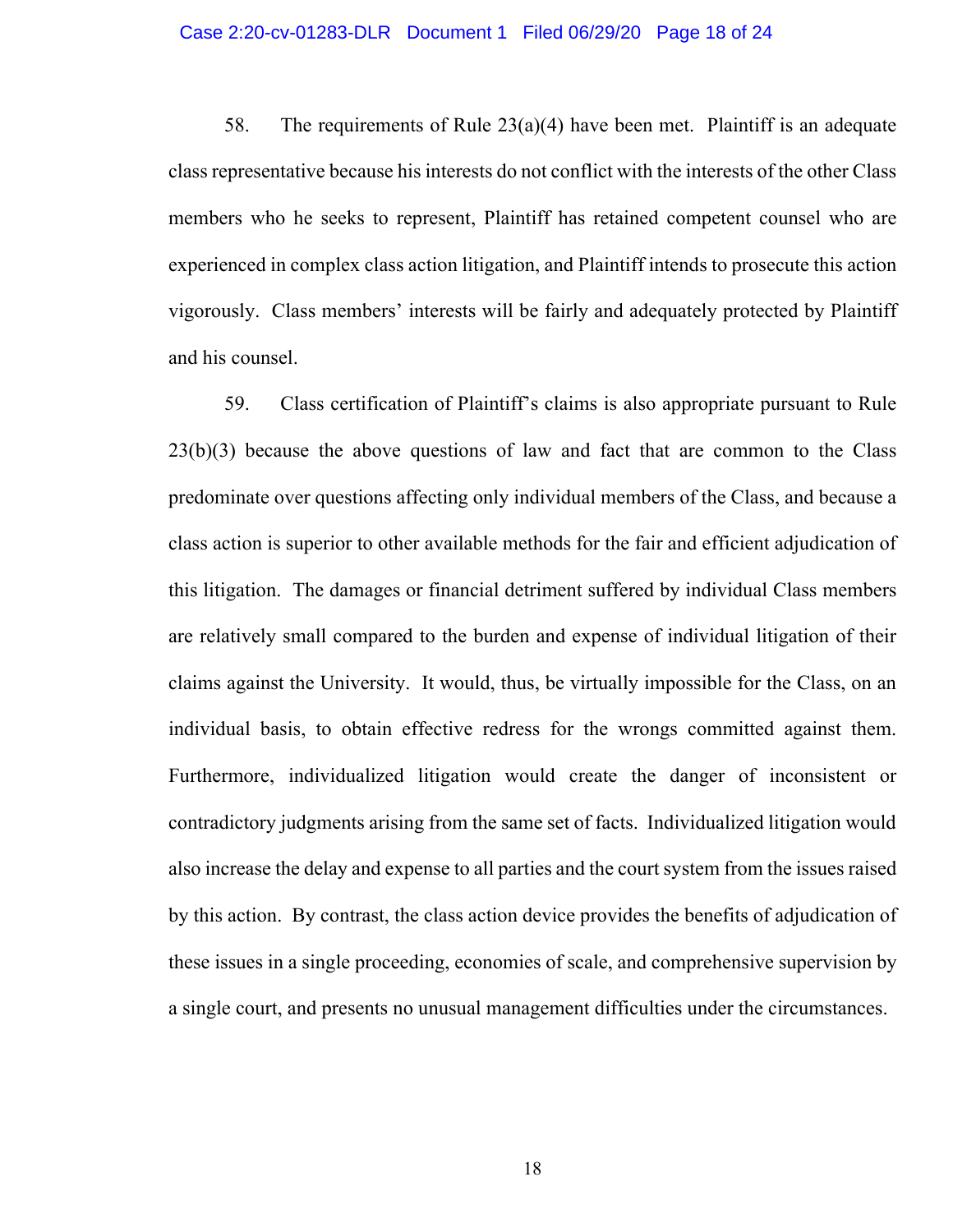#### **FIRST CLAIM FOR RELIEF**

# **BREACH OF CONTRACT (On Behalf of Plaintiff and the Class)**

60. Plaintiff repeats and re-alleges the factual allegations above, as if fully alleged herein.

61. Plaintiff brings this claim individually and on behalf of the members of the Class.

62. By paying the University tuition, housing, and the Mandatory Fees for each semester, the University agreed to, among other things, provide an in-person and oncampus live education, housing, as well as access to the services and facilities to which the Mandatory Fees they paid pertained throughout each semester. As a result, Plaintiff and each member of the Class entered into a binding contract with the University.

63. The University has failed to provide this contracted for in-person and oncampus live education, University housing, as well as the services and facilities to which the Mandatory Fees pertained throughout the semesters, yet has retained monies paid by Plaintiff and the Class for a live in-person education, housing, and access to these services and facilities during the semesters. Plaintiff and the members of the Class have therefore been denied the benefit of their bargain.

64. Plaintiff and the members of the Class have suffered damage as a direct and proximate result of the University's breach in the amount of the prorated portion of the tuition and Mandatory Fees they each paid during the remainder of the semesters when classes were moved online and the University ceased access to certain services and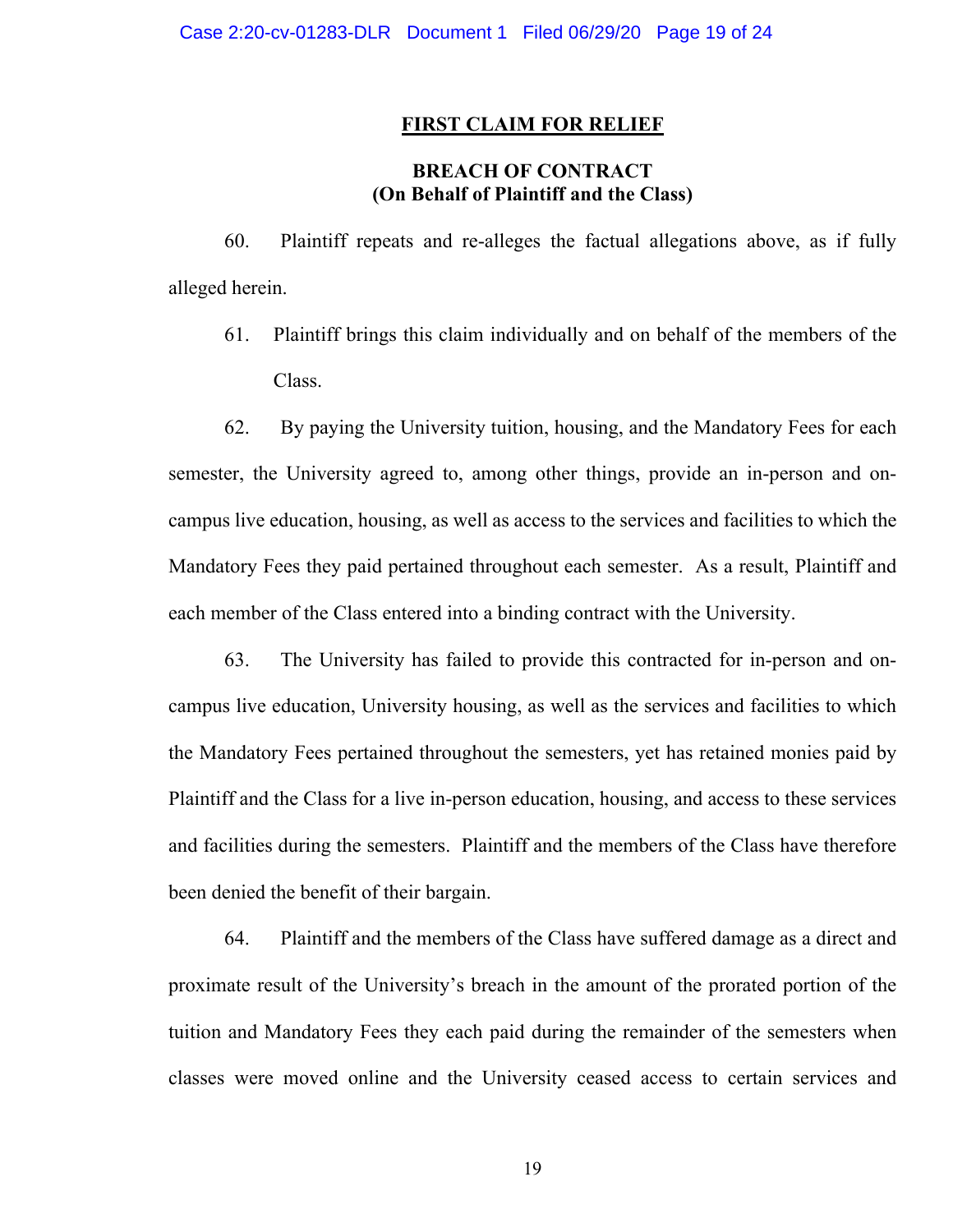facilities, as well as housing fees for those Class members who moved out after March 25, 2020.

65. The University should return such portions to Plaintiff and each Class Member.

# **SECOND CLAIM FOR RELIEF**

# **UNJUST ENRICHMENT (On Behalf of Plaintiff and the Class)**

66. Plaintiff repeats and re-alleges the factual allegations above, as if fully alleged herein.

67. Plaintiff brings this claim individually and on behalf of the members of the Class in the alternative to the First Claim for Relief.

68. Plaintiff and members of the Class conferred a benefit on the University in the form of tuition, housing, and Mandatory Fees paid for the semesters. The payment of the tuition, housing, and Mandatory Fees were to be in exchange for an in-person and oncampus live educational experience, housing, and for services and facilities to which the Mandatory Fees pertained throughout the semesters.

69. The University has retained the full benefit of the tuition and Mandatory Fees payments by Plaintiff and the members of the Class for the semesters, yet has failed to provide the quality of education and services and facilities for which tuition and the Mandatory Fees were paid, including those for an in-person and on-campus live education, and full access to the University's services and facilities. In addition, the University has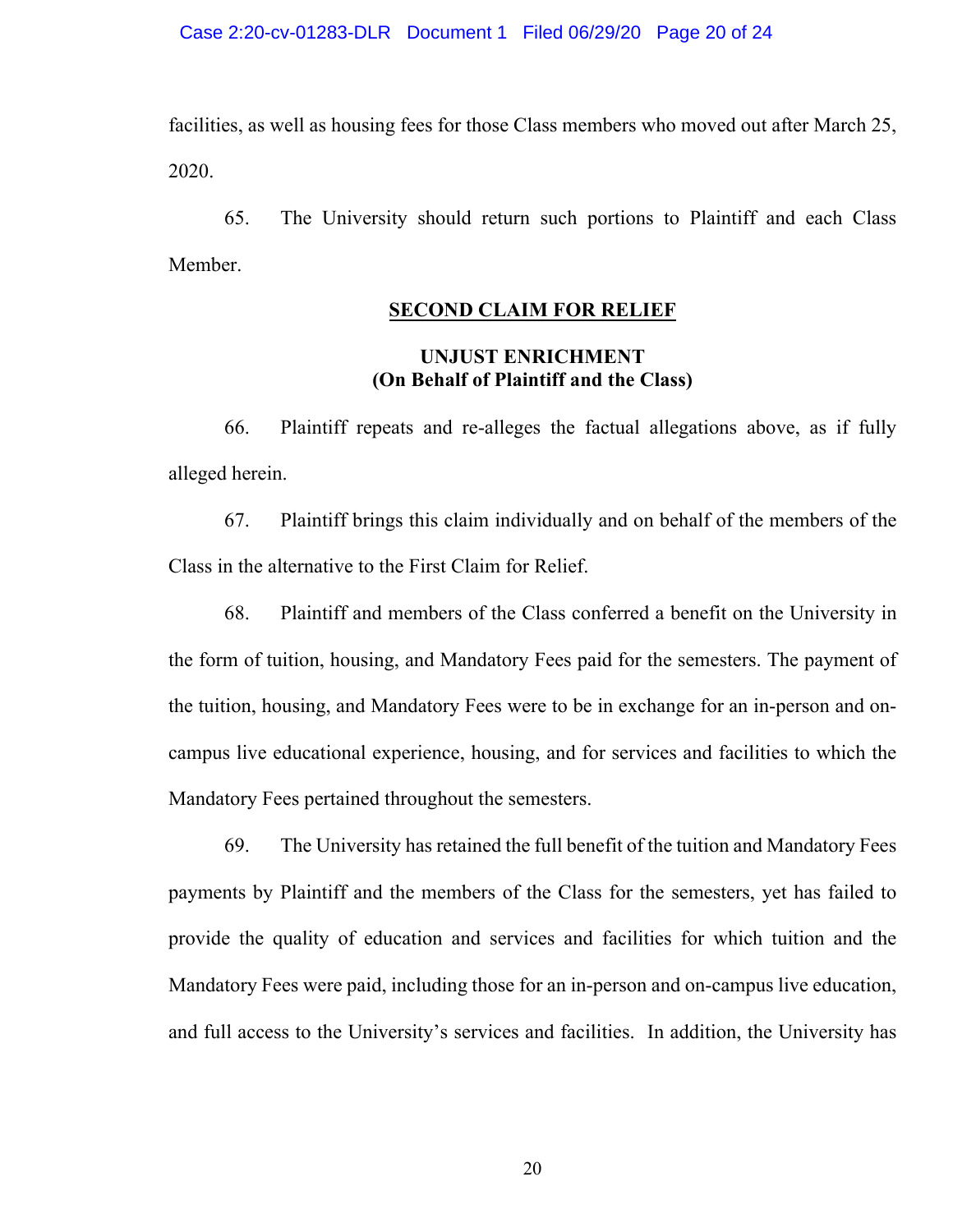#### Case 2:20-cv-01283-DLR Document 1 Filed 06/29/20 Page 21 of 24

retained the full benefit of the housing fees paid by those Class members who were unable to move out prior to March 25, 2020.

70. The University's retention of the portion of the tuition and Mandatory Fees during the period of time the University moved to a remote online education program and closed or limited access to services and facilities, and Plaintiff and the members of the Class have been denied an in-person and on-campus live education and access and the services and facilities for which the Mandatory Fees were paid, is unjust and inequitable under the circumstances. Similarly, the University's retention of the portion of the value of housing fees for students who moved out after March 25, 2020, is also unjust and inequitable.

71. Accordingly, the University should return the prorated portion of the tuition and Mandatory Fees that Plaintiff and the Class members each paid during the semesters after it switched to online remote learning and ceased activities and access to facilities, as well as any housing fees for students who were unable to move out prior to March 25, 2020.

#### **THIRD CLAIM FOR RELIEF**

# **CONVERSION (On Behalf of Plaintiff and the Class)**

72. Plaintiff repeats and re-alleges the factual allegations above, as if fully alleged herein.

73. Plaintiff brings this claim individually and on behalf of the members of the Class.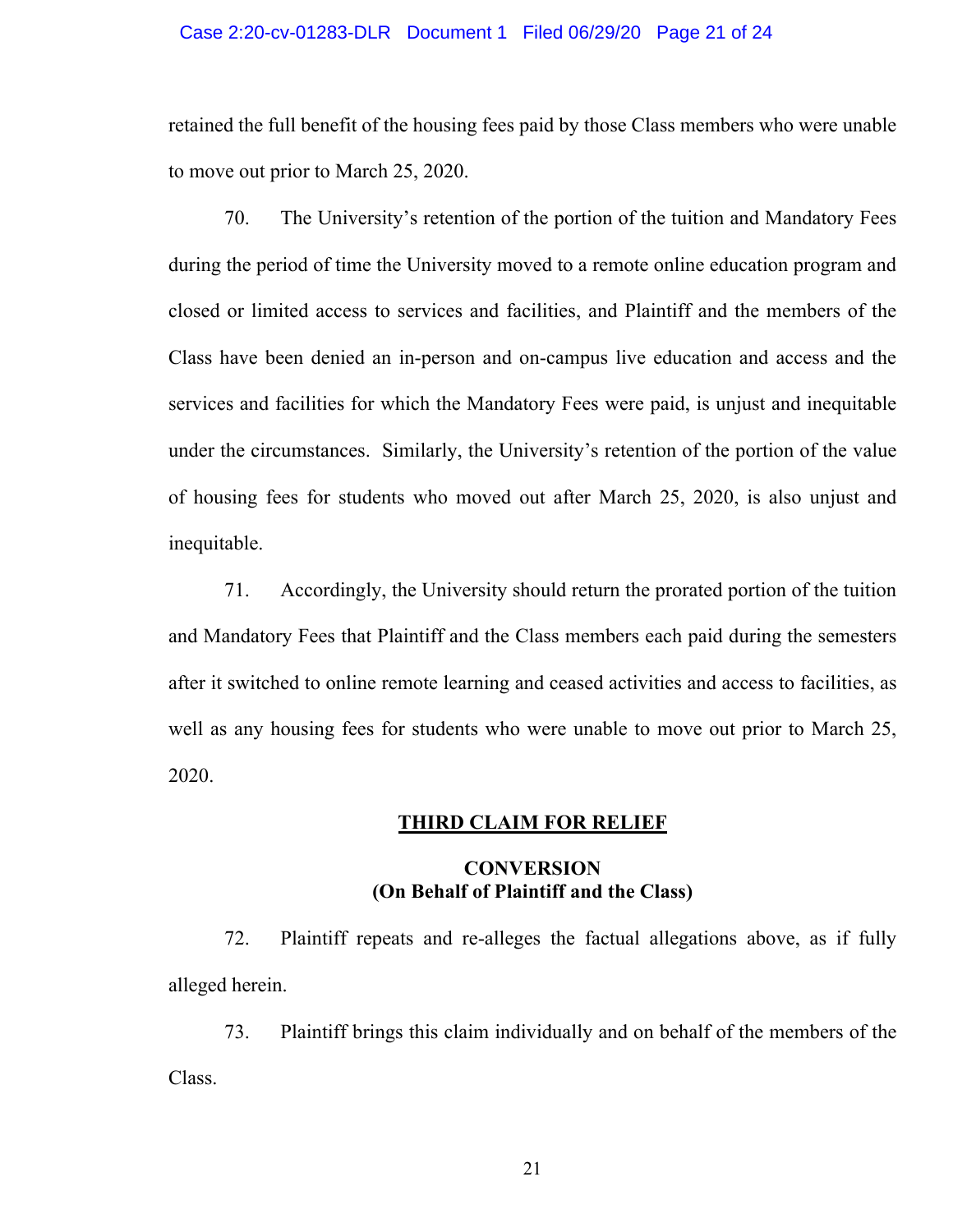#### Case 2:20-cv-01283-DLR Document 1 Filed 06/29/20 Page 22 of 24

74. Plaintiff and members of the Class have a right to the services, facilities, housing, and face to face instruction that was supposed to be provided in exchange for their payments of tuition, housing, and Mandatory Fees to the University.

75. The University intentionally interfered with the rights of the Plaintiff and the Class when it moved all in-person classes to a remote online format, cancelled all oncampus events, and discontinued services for which the Mandatory Fees were intended to pay, all while retaining the tuition, housing, and Mandatory Fees paid by Plaintiff and the Class.

76. Class members demanded the pro-rata return of their tuition, housing, and Mandatory Fees for the period of time in the semesters when the University switched to remote online learning and stopped providing the services for which the Mandatory Fees were intended to pay.

77. The University's retention of the tuition, housing, and Mandatory Fees paid by Plaintiff and the Class without providing the services for which they paid, deprived Plaintiff and Class of the benefits for which the tuition and Mandatory Fees were paid.

78. The University's interference with the services for which Plaintiff and the Class paid harmed Plaintiff and the Class in that the University has retained monies that rightfully belong to the Plaintiff and Class.

79. Plaintiff and the Class are entitled to the return of the remaining pro-rated amounts of tuition and Mandatory Fees for the remainder of the semesters after it switched to online remote learning and ceased activities and access to facilities. Similarly, members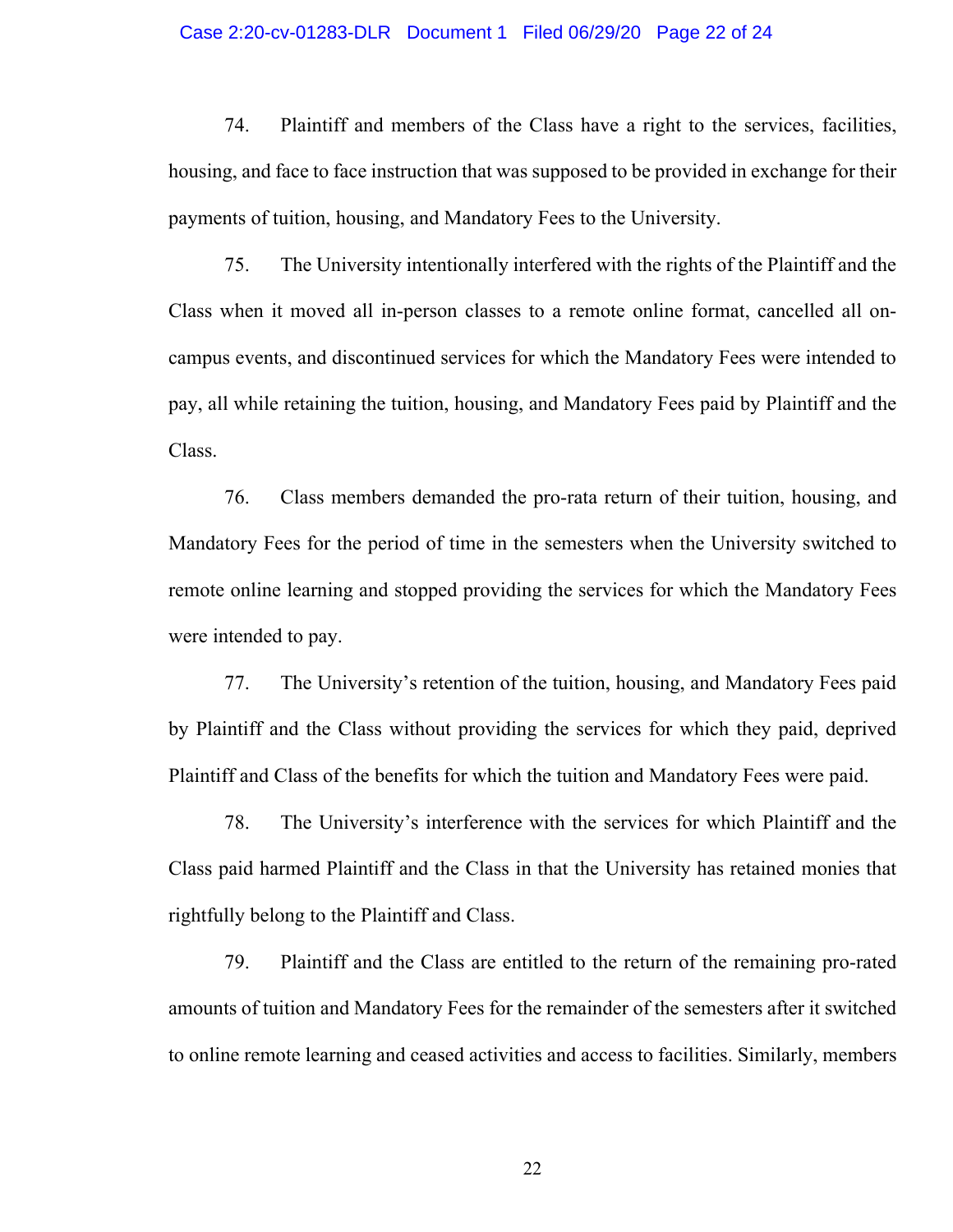#### Case 2:20-cv-01283-DLR Document 1 Filed 06/29/20 Page 23 of 24

of the Class are entitled to the pro-rated amount of housing after they moved out after March 25, 2020.

# **PRAYER FOR RELIEF**

WHEREFORE, Plaintiff respectfully request that judgment be entered in favor of Plaintiff and the Class against Defendant as follows:

- (a) For an order certifying the Class under Rule 23 of the Federal Rules of Civil Procedure and naming Plaintiff as representative of the Class and Plaintiff' attorneys as Class Counsel to represent the Class;
- (b) For an order finding in favor of Plaintiff and the Class on all counts asserted herein;
- (c) For compensatory damages in an amount to be determined by the trier of fact;
- (d) For an order of restitution and all other forms of equitable monetary relief;
- (e) Awarding Plaintiff's reasonable attorneys' fees, costs, and expenses;
- (f) Awarding pre- and post-judgment interest on any amounts awarded; and,
- (g) Awarding such other and further relief as may be just and proper.

#### **DEMAND FOR TRIAL BY JURY**

Pursuant to the Federal Rule of Civil Procedure 38(b), Plaintiff demand a trial by jury of any and all issues in this action so triable of right.